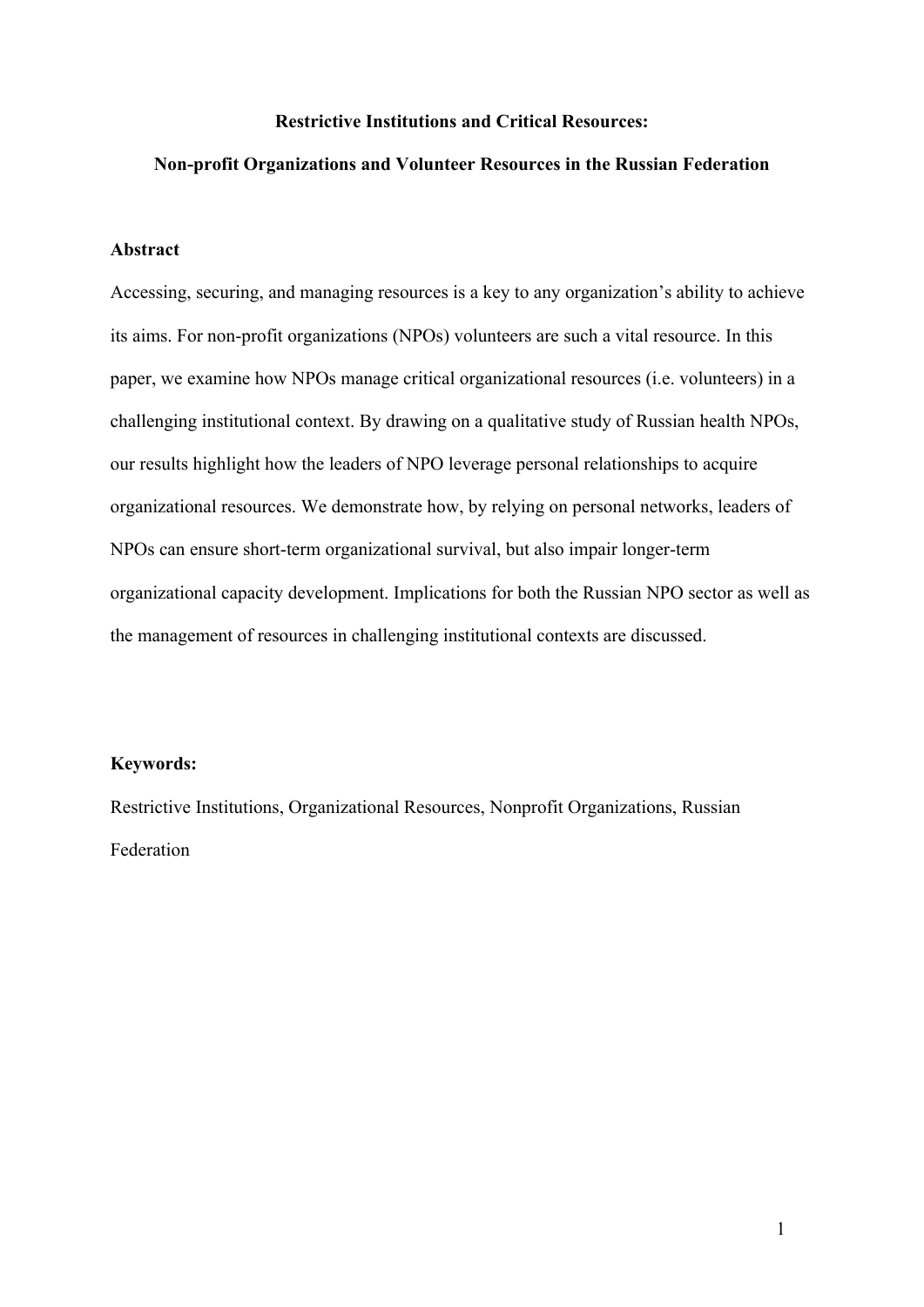#### **Introduction**

The process of managing resources that an organization requires to fulfil its objectives is a complex but critical organizational task. Even though much of managing resources at the organizational level is determined by organizational factors, institutional factors - rule-setting societal institutions - and the prevailing operating environment - the broader political, social, economic, cultural milieu - also play important roles. Institutional factors not only influence available resources but also the ability of organizations to access them. The broader operating environment will also influence the total quantity of resources available, but also the nature of those resources. Hence organizational level resources are not solely dependent on organizations themselves, but also the institutional and operational context in which they are located (Hall & Soskice, 2001; Hotho & Saka-Helmhout, 2016). Thus, the ability of any organization – be they *for*-profit or *non*-profit – to access resources (Pfeffer & Salancik, 1977; Sherer  $\&$  Lee, 2002) is shaped by its proficiency in navigating its institutional and operational environments (Marquis & Raynard, 2015).

Hotho and Saka-Helmhout (2016) argue that the uniqueness of institutional arrangements means that more insight into different contexts are required to understand how cultural/societal institutions as rule-setters affect organizational practices. In this paper, we add to this tradition of organization studies by examining non-profit organizations (NPOs) in the Russian Federation. The institutional context for Russian NPOs has two specific characteristics: first, the operating space for NPOs has contracted following the Russian government passing laws generally restricting freedom of assembly and freedom of expression (Daucé, 2015). These regulatory changes have also limited resources available to Russian NPOs, restricting access to funding from foreign donors and to a limited extend offsetting it with financial resources made available from the state to some types of NPOs (Salamon, Benevolenski, & Jakobson, 2015). Second, Soviet cultural antecedents in the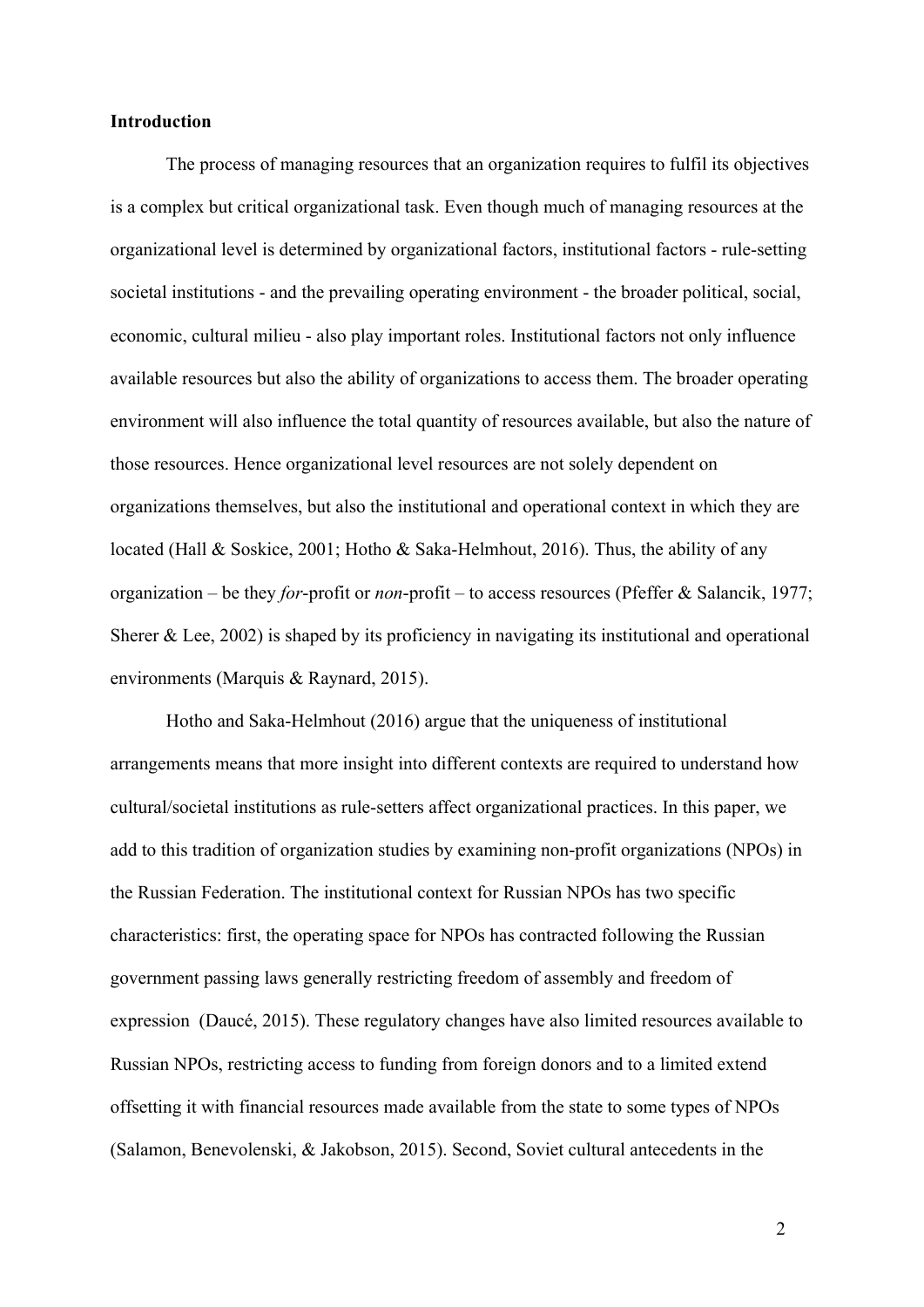operating environment have had a restrictive effect on individual's willingness to volunteer or make charitable donations (Kamerade, Crotty, & Ljubownikow, 2016; Kuti, 2004) as well as reinforcing the use of dense personal networks to navigate everyday life and institutional and operational challenges (Howard, 2002; Mishler & Rose, 1997; Puffer & McCarthy, 2011; Puffer, McCarthy, & Boisot, 2010).

The interventionist nature of the regulatory context designed to license, closely monitor, and limit certain NPO activity (Ljubownikow, Crotty, & Rodgers, 2013; Robertson, 2009) is also likely to affect the way in which NPOs engage with and acquire volunteer resource. Further, low levels of volunteering are also likely to affect the actual pool of volunteers available. We focus our study on health-related NPOs, as working on issues such as palliative care or children's health is potentially 'less controversial' in the current operating NPO environment in the Russian Federation than environmental protection and/or human rights (Ljubownikow & Crotty, 2016). As such we are more likely to find observable incidences of volunteering and volunteer management in this type of organisation. Arising from the above therefore, this paper has aims to establish how do Russian NPOs acquire volunteer resources within their organization. Moreover, in what ways does the study of volunteering in this context inform existing theoretical constructs on volunteering?

We find that like their *for*-profit counterparts (see for example Batjargal et. al., 2013) Russian NPOs have developed resource management practices the personal networks of organizational leaders, these are used to recruit and retain volunteers and obviate uncertainty created by weak, inefficient, or in this case restrictive societal institutions and an operating environment ambivalent vis-à-vis volunteering. However unlike their *for*-profit counterparts, these networks were based on strong personal ties of the organizational leader rather than weaker ties at an organizational level (Batjargal, 2010; Batjargal et al., 2013). The result was that the quality and longevity of their volunteer resource was compromised, creating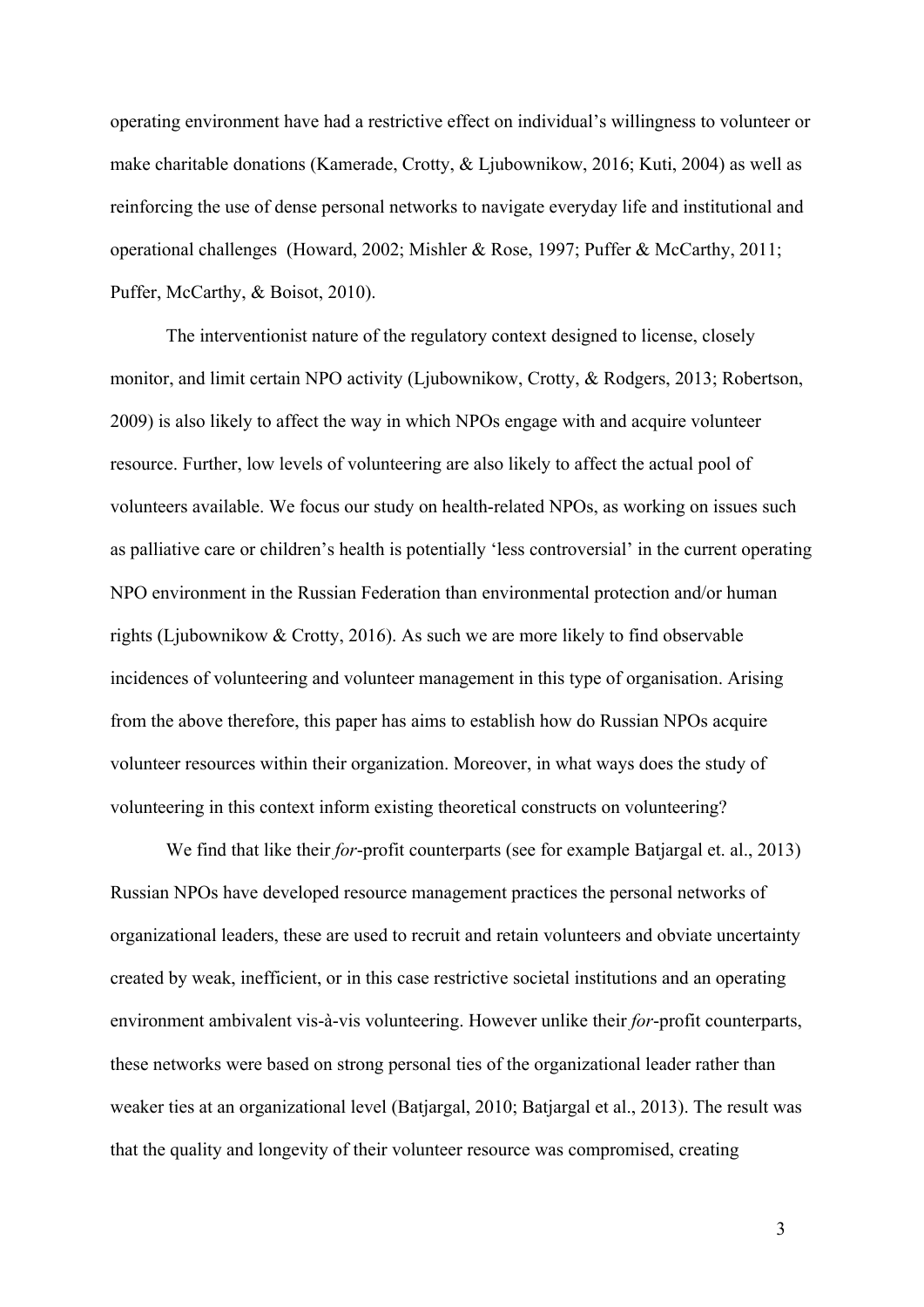organizational opportunity costs (i.e. unable to scale up activities and assist more people in need due to their limited organizational reach).

To present our findings in more detail we structure our paper into four parts. First, we present the literature and theoretical background to our study, detailing the context in which Russian NPOs operate and elaborating on the concept of NPO volunteer management as a proxy for organizational resource management. Second, we outline our qualitative research study of NPOs in two industrialised Russian cities. Third, we illustrate the findings of our study detailing NPOs managerial practices to manage volunteer resources. We conclude by discussing the insights that Russian NPOs provide us about how organizations manage resources in a restrictive resource environment and reflect on the findings vis-à-vis conceptual frameworks on volunteering and the management thereof. In so doing we highlight how in such context organizations are managed by networks to navigate the various restricting societal institutions.

#### **Contextual & Theoretical Background**

#### *Volunteering in the Russian Context*

At least once a year, on 22<sup>nd</sup> April, all Soviet citizens were required to 'volunteer' as one of Lenin's subbotnikii – unpaid work to improve the quality and appearance of an individual's immediate environment. In addition, it was also assumed that everyone would volunteer in their (state organised) sports club, (state organised) trade union and (state organised) local community organization. As a result, these organizations did not need to worry about acquiring, efficiently managing, or retaining volunteers. This cultural legacy of forced participation (Howard, 2002) has however led citizens of the Russian Federation to exercise their right *not to volunteer* (Belokurova & Vorob'ev, 2011; Mersiyanova, 2010; Mishler & Rose, 1997; Petukhov, 2006, 2008; Smolar, 1996). This lack of enthusiasm for public participation in formal organizations (Petukhov, 2006) has extended to a lack of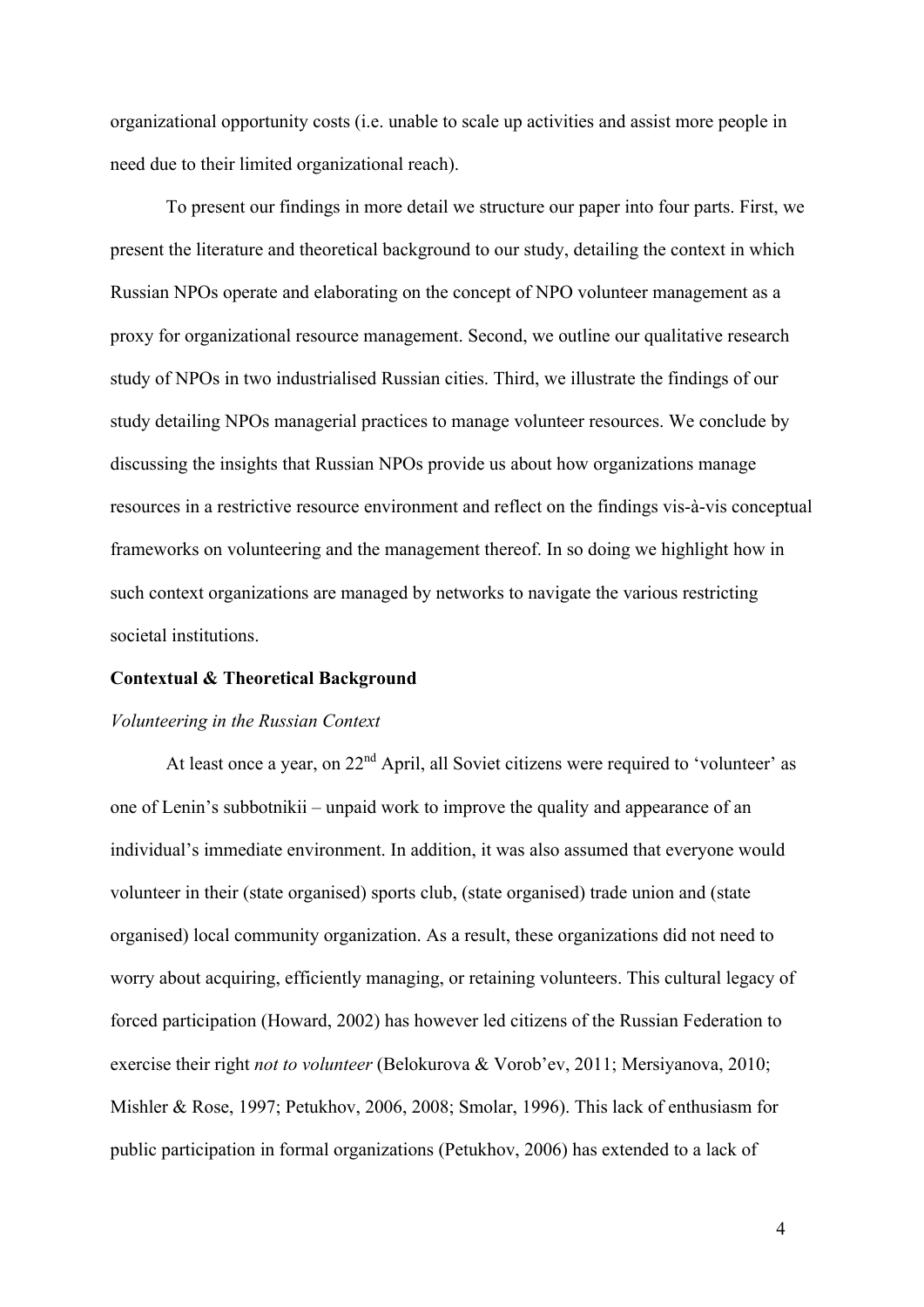philanthropy and charitable giving (CAF Russia, 2014) and been compounded by a lack of free time. On average Russians work 1982 hours annually as compared to 1654 hours in the UK, 1790 hours in the US, or the OECD average of 1765 annual hours, although this does not equate to increase worker productivity (OECD, 2014). In addition, as the state has withdrawn from many of its former obligations (Sil & Chen, 2004) – including the welfare state – individuals need to be much more self-reliant in funding health, childcare and education than they were during the Soviet period (Thomson, 2002). Thus, spare time to engage in volunteering activity is limited. Combined, these factors create an operating environment this is at best, ambivalent vis-à-vis volunteering.

In addition, Russian NPOs operate in an overregulated context, with an overt interventionist regulatory agenda designed at restricting NPO activity<sup>1</sup>. Initially regulatory development have focused on restricted the use of foreign donor funds (Crotty, Hall, & Ljubownikow, 2014; Ljubownikow & Crotty, 2014). However, more recently this interventionist approach has been extended to discussing the introduction of legislation to regulate volunteering, which would require all volunteers to register with a designated state authority (Vorobyov, 2012), or labelling organisations as foreign agents or undesirable (Bennetts, 2012; Daucé, 2015; Luhn, 2015). The state has offset, to a minimal extend, financial resources by organising grant competition and contract for service provision mainly focused at NPOs addressing social issues (Daucé, 2015; Salamon et al., 2015) such as hNPOs studies in this paper. Although organisation in our study were both eligible and pursed funding from these sources, funding competitions often required organisation to demonstrate that they were able to deliver the programs they sought support for or had the ability to scale their activity (Gromova & Mersiyanova, 2016; On Amending Federal Law 'On Noncommercial Organisations', 2016), all of which requires them the management of volunteer resource. Hence, the threat of volunteering being 'managed' as it was in the Soviet period,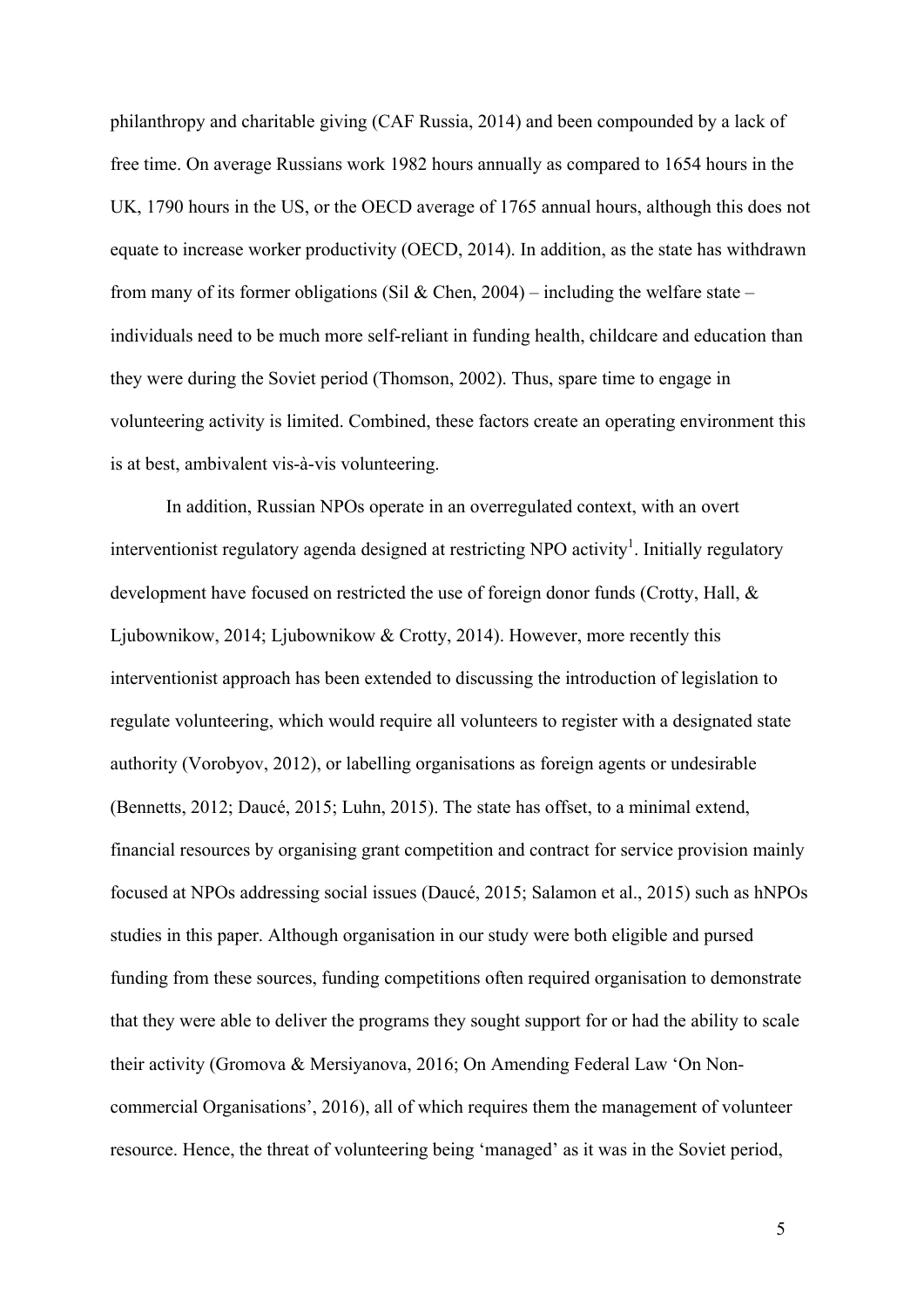identifying, recruiting and retaining of active and legitimate volunteers plays a critical role in the survival of Russian NPOs in their current operating environment whether or not they have access to financial support from the state.

# *Conceptualisations of Volunteering*

Within the literature, 'volunteering' is broadly seen as the display of helping behaviours provided without expectation of remuneration (Hustinx, Cnaan, & Handy, 2010) research has thus far paid less attention to considering how volunteers – a critical resource for - NPOs are managed as such (Cuskelly, Taylor, Hoye, & Darcy, 2006; DeVoe & Pfeffer, 2007; Hager & Brudney, 2004, 2011). Existing volunteer management literature takes either a universal or a conditional approach to volunteers as a resource (Brudney & Meijs, 2014). The former works on the assumption that volunteers are the same across sectors and contexts and best practices exist upon which NPOs can draw to manage this resource. Conditional approaches highlight that volunteer management is contingent on the sector and the nature of the organization (Brudney & Meijs, 2014). The insights in our study lend support for conditional approaches to volunteer resource management. Although the conditional approach to volunteer management pays attention to contextual issues it has not to date considered cultural and institutional environments. It is however cultural and institutional factors that affect the type and amount of volunteer resources available (Salamon & Anheier, 1998). Thus, how such contextual factors shape the management of the volunteer resource requires further attention. This is particularly the case where NPOs are a relatively new phenomenon – such as the Russian Federation. Consequently, this study will illuminate the extent to which the very specific institutional arrangements in the Russian Federation help or hinder the management of NPO resources and what this means for such conceptualisations of volunteering as a result.

*Who Volunteers and how are Volunteers Acquired?*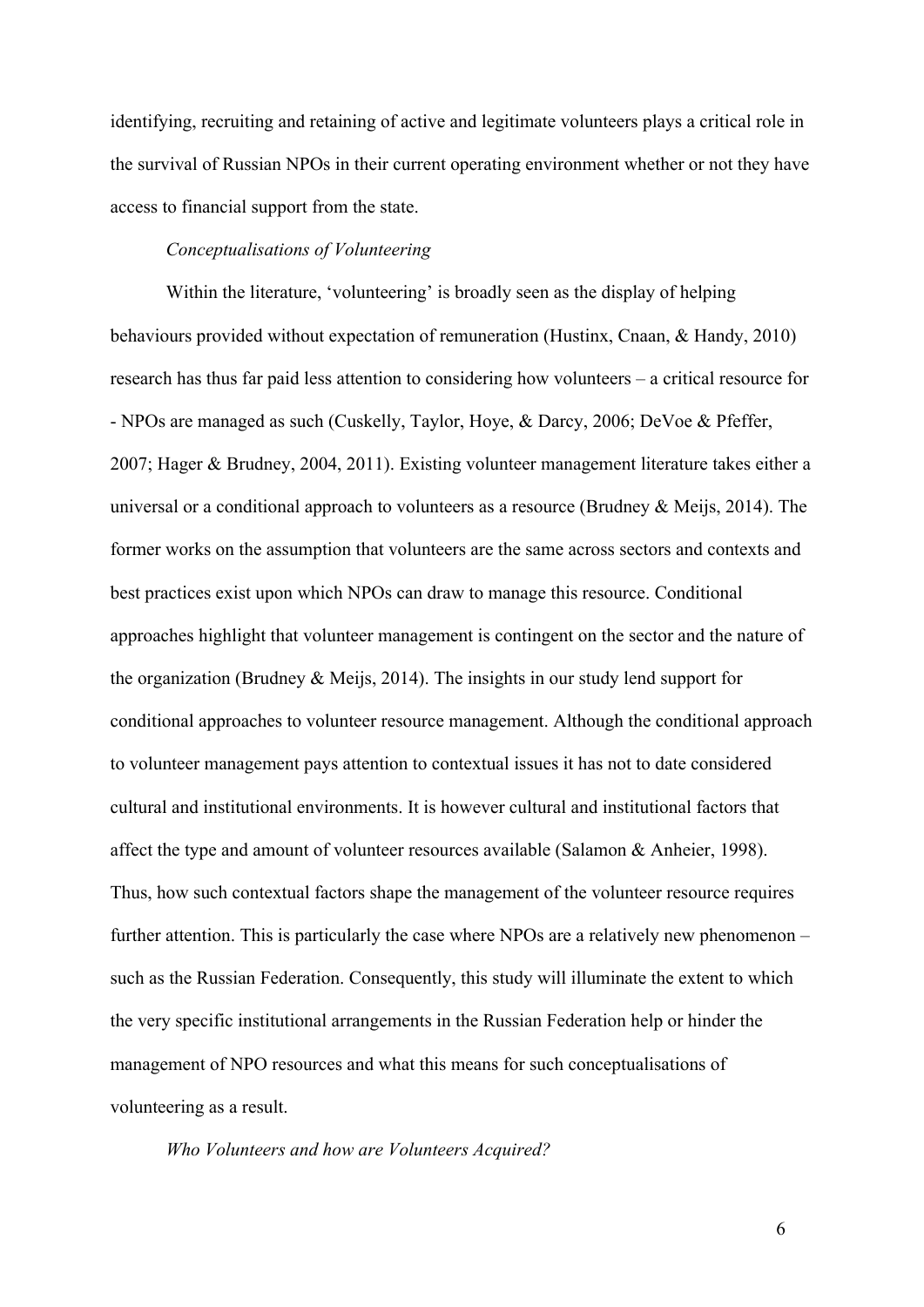In order to recruit and manage volunteer resources, NPOs require an understanding of why volunteers volunteer. Wilson (2012) suggests that this is influenced by aspects such as social class (middle-class individuals are more likely to volunteer than those from the working class), gender (women are more likely to volunteer than men), level of education (higher educational attainment leading to more volunteering), as well as income, work status, or race. Other aspects such as life course considerations, for example retirement (i.e. people in retirement volunteer more often (Wilson, 2012)) and associated experience such as volunteering parents (i.e. individual's whose parents have volunteered are more likely to volunteer themselves (Gage & Thapa, 2012)), also influence the motivation to volunteer.

From an organizational perspective, managing the plethora of potential volunteers adds organizational complexity. However, more generally volunteers can be categorized as either '*spot*' volunteers, that is individuals that volunteer casually and/or irregularly for an organization; '*formal*' volunteers, individuals with a more long-term regular commitment to the organization, often occupying a specific role; or '*forced*' volunteers. These are individuals who are directed to volunteer for an organization through, for example, corporate volunteering schemes (Grant, 2012; Shin & Kleiner, 2003). Each of these types of volunteer requires NPOs both to recruit and formulate specific approaches to managing this volunteer resource effectively.

Given the many reasons why individuals might volunteer<sup>2</sup>, it is essential that NPOs understand the resource pool available and focus their efforts accordingly (Shields, 2009; Ward & McKillop, 2010). According to Hager and Brudney (2011), a specific aspect only found in volunteer resources is the need to understand the roles and skills gaps an NPO has and then target acquisition approaches accordingly. In the Russian context informal volunteering (i.e. outside organisational setting) has been found to be preferred by individuals (Smith & Mersiyanova, forthcoming) whereas formal volunteering (i.e. as part of an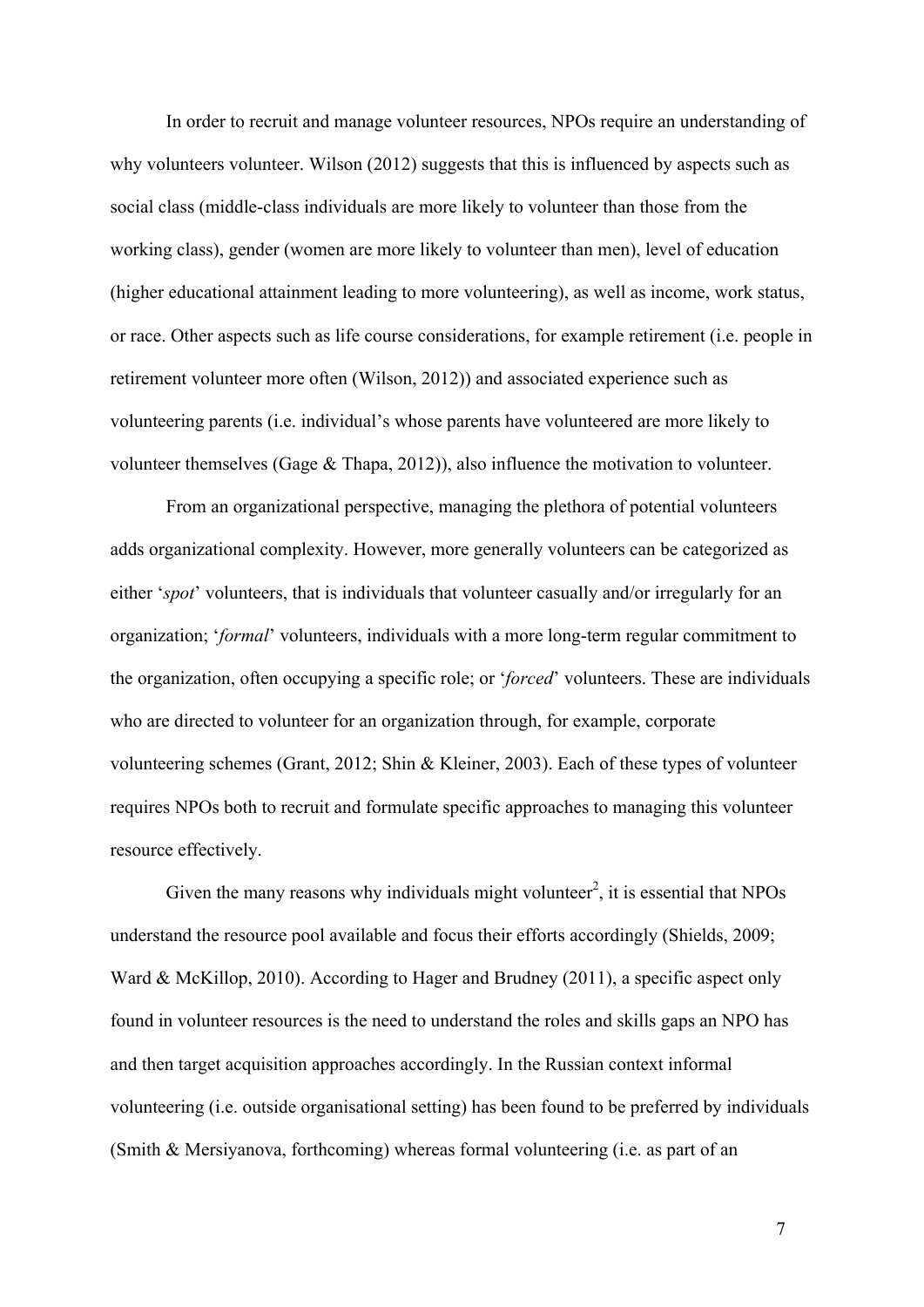organisation) has been actively rejected (Belokurova & Vorob'ev, 2011; Kamerade et al., 2016; Mersiyanova, 2010; Mishler & Rose, 1997; Petukhov, 2006, 2008; Smolar, 1996) it may be more difficult to identify volunteers' motive for volunteering, and thus match organizational acquisition strategies. Research on Russian volunteers outlines that younger individuals are more likely to engage in such behaviour (Krasnopolskaya, Roza, & Meijs, 2016; Smith & Mersiyanova, forthcoming)Moreover, Soviet and now Russian life continues to be dominated by social networks (Mishler & Rose, 1997). Organizations themselves might not be helping themselves with acquiring volunteer resource by being parochial and inwardlooking (Crotty, 2006; Spencer, 2011). Moreover, widely used within Russian NPOs is the concept of democratic centralism – were the ideas of the leader are automatically adopted by full members consent (Spencer, 2011). This means that how the leader wants to run the organization and who they bring into it, is entirely within their purview. This might create entry barriers for those who might wish to volunteer. Finally, most Russian NPOs also operate on a small scale (Crotty, 2006, 2009; Spencer, 2011) and so groups may also find it problematic both to identify relevant segments within the broader volunteer resource pool and key activities within their organization that require volunteer resource. Keeping organizations small and limited to only those people that you know or are reliable also makes sense when operating in a regulatory environment that insists on you registering the aims and goals with the state to ensure that it does not threaten the sovereignty of the Russian Federation and where the prevailing political environment fails to protect the space for independent NPOs (Daucé, 2015; Robertson, 2009). The use of personal networks has widely been observed in Russian for-profit organizations to obviate inefficient institutions in order to acquire resources (Batjargal et al., 2013; Puffer et al., 2010; Ledneva 1998, 2006). Retreating to informal networks and exchange based relationships may be the best way to navigate this institutional environment to ensure on-going access to resources and organizational survival (Batjargal et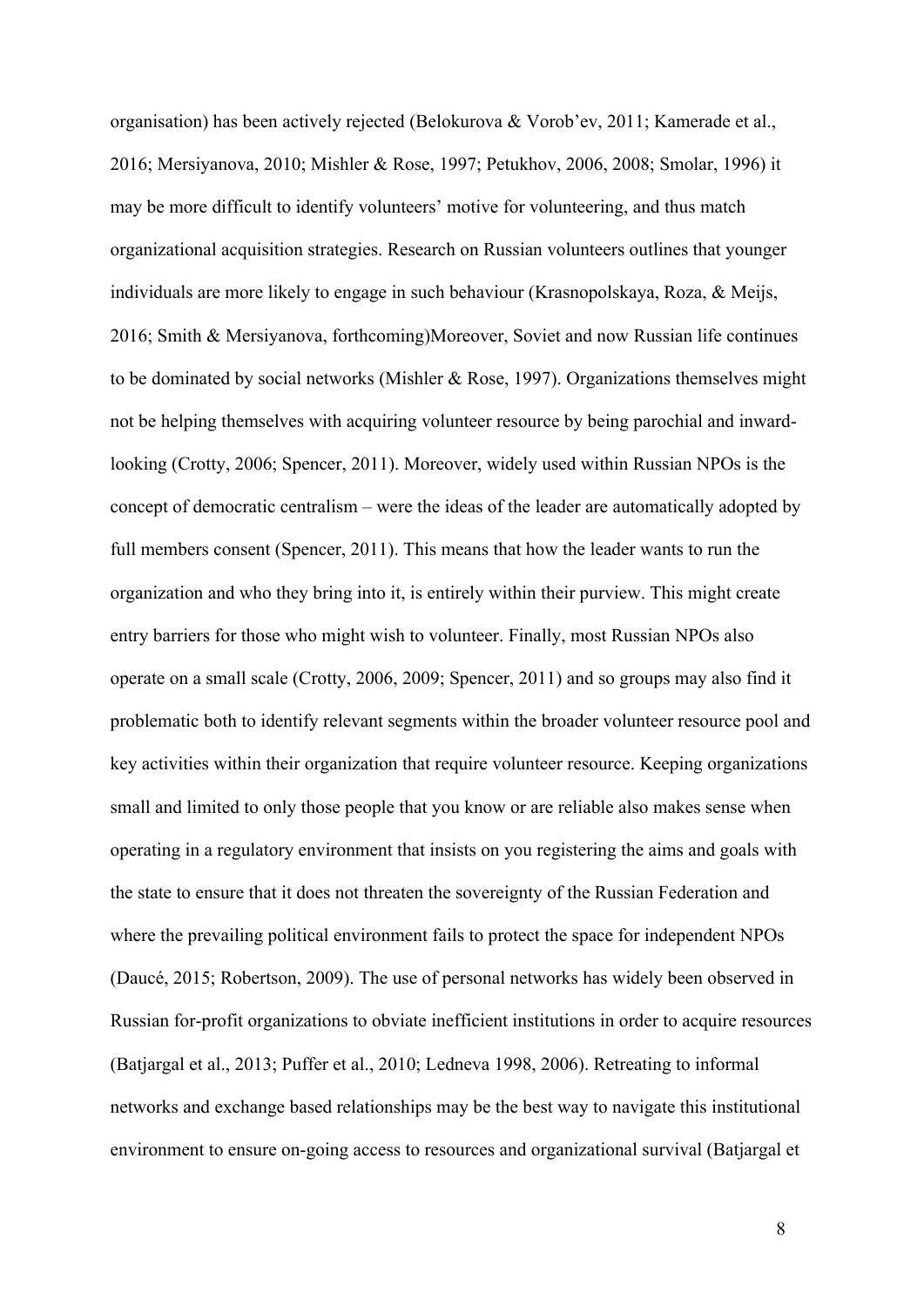al., 2013; Pfeffer & Salancik, 1977; Puffer et al., 2010). Combined, these factors are likely to affect Russian NPOs recruitment and retention capabilities and so again give us the opportunity to reflect on how the practice of acquiring and managing volunteers is shaped by the prevailing institutional context, and its arising implications for existing theory (Hager  $\&$ Brudney, 2004, 2011; Shields, 2009; Ward & McKillop, 2010).

The most successful way to acquire volunteers, is to ask individuals directly (Peterson, 2004). Ward and McKillop (2010), Lee and Brudney (2012) and Bussell and Forbes (2002) all assert that being asked by someone in your existing social network is much more likely to result in you becoming a volunteer than by publicity alone. However to be asked you need to be embedded in a social network (Lee & Brudney, 2012). The bigger and more diverse your social network, the more likely it is that you will engage individual(s) that are already active volunteers. This increases your likelihood of being asked. In addition, the type and size of the organization also determines how easy or difficult it is to acquire volunteer resource. Although smaller organizations might be able to give a more personal experience, but they will lack the range of roles within the organization that might be attractive to a wider range of individuals (Hager & Brudney, 2011). Within the Russian context some of these aspects are likely to be problematic. Personal networks within the Russian Federation (Ledeneva, 2001, 2006; Mishler & Rose, 1997) are dominated by strong bonding social capital but with very limited bridging social capital (Putnam, 1995), are likely to limit the number of connections an individual has with the wider community. Unless organizations already have individuals that volunteer in the personal networks of their leaders, the likelihood of asking (i.e. acquiring) a volunteer resource outside these networks is very small. The small scale of many Russian organizations may also impede their ability to engage in publicity or to identify skills gaps or offer incentives or rewards for volunteering (Peterson, 2004). This study will shed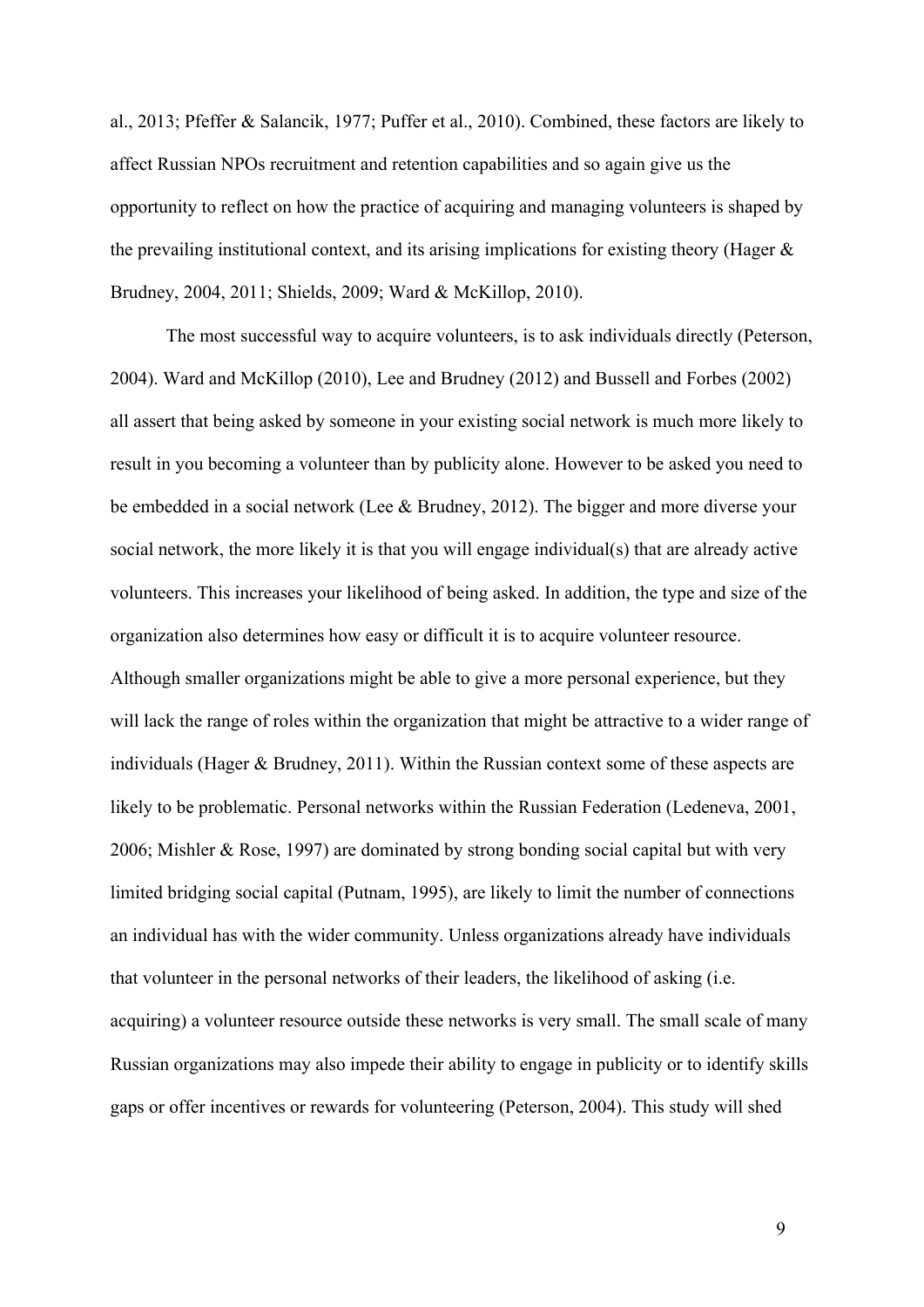light on the extent to which these factors do limit volunteer recruitment and management and the implications therein.

#### **Methodology**

In the current operating environment, the health sector is 'less controversial' than campaigning on human rights (Javeline & Lindemann-Komarova, 2010; Ljubownikow & Crotty, 2016; Mendelson & Gerber, 2007) or environmental protection (Crotty, 2006; Henry, 2010), and so is likely, despite the prevailing ambivalence to present more observable incidences of 'volunteering' by Russian citizens. However, even within the health area, some issues are more likely to be seen favourable (such as for example issue to do with children or the physically disabled) by the public as well as the state (Benevolenski & Toepler, 2017; Ljubownikow & Crotty, 2016; Skokova, Pape, & Krasnopolskaya, forthcoming). We focus on organisation located in the cities of Perm and Samara. These cities were chosen as sites for this study as they are good examples of industrial, provincial cities located outside of Moscow and St. Petersburg.

The rationale for choosing to explore and analyse volunteering in a provincial location was informed by an understanding that location impacts both the size of the volunteer pool, but also its make-up. In provincial cities, pools will be smaller and less likely to be influenced by international perceptions or propensities for volunteering. As such, studying volunteer engagement in these locations was more likely to be more representative of the experience of the majority of Russian NPOs who operate outside of Moscow and St. Petersburg. In addition, with regards to health both Perm and Samara have roughly similar health and wellbeing indicators (Permstat, 2013; Samarastat, 2013). Therefore the two regions are sufficiently alike both to examine contrasts and similarities between them (Miles & Huberman, 1999) and to minimize potential regional factors to act as explanatory influences.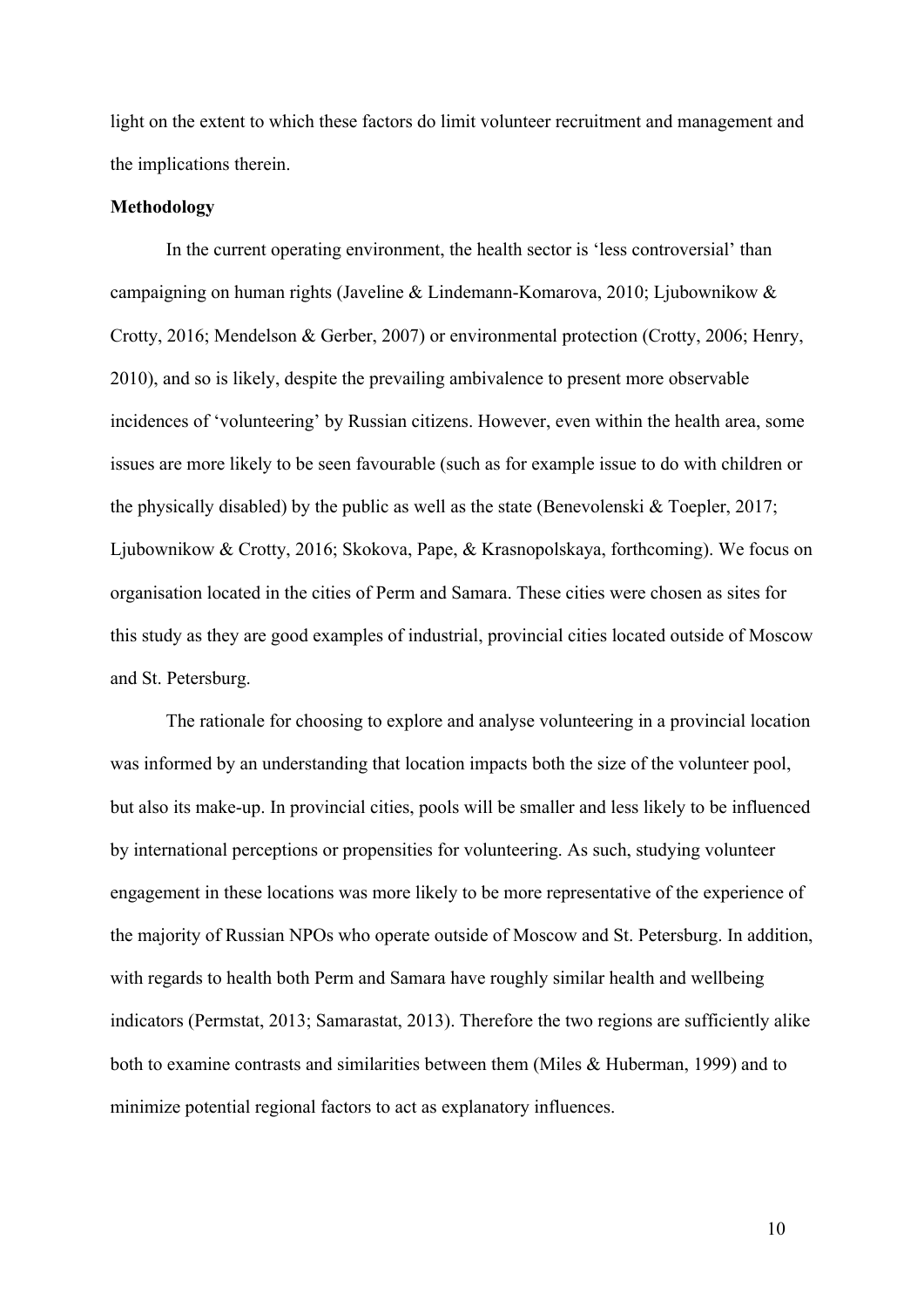Studies of organizations and their practices have also increasingly paid more attention to the individual's experience of their organizational, operational and institutional contexts and resultant decision-making processes (Smets, Jarzabkowski, Burke, & Spee, 2014; Smets, Morris, & Greenwood, 2012; Tilcsik, 2010). In such contexts, a qualitative approach – which can tease out individual motivation and nuance with respect to the line of enquiry is therefore more appropriate. Adopting an inductive research design also enabled us to capture the respondent's own interpretations (Eisenhardt, 1989) and experiences of managing the volunteer resource, assisting us in evaluating how respondents understand the institutional environment of their organizations – in Russia the regulative context and low levels of volunteering – which in turn shapes organizational characteristics and behaviours vis-à-vis volunteers.

As both individual perceptions as well as organizational practices are important to understand how hNPOs engage with volunteers, we operationalized an ethnographic approach collecting data via a combination of observations, which included informal conversation with hNPO members/staff and clients, as well as semi-structured interviews with organizational decision makers. To conduct the observations one researcher (male, Russian speaker) spent on average one working week with each organization observing daily routines, activities, and events organized by hNPOs. This data was recorded into an extensive research diary daily, which was vital in providing contextual insight during the analysis process. To capture any bias in the observations researcher two (female, Russian speaker) also joined some of the observational activities. When both researchers were present, each made separate observational notes and research diary entries. Following the observations, the researchers then compared their insights and discussed any discrepancies.

As noted above, Russian NPOs are often dominated by the widespread use of democratic centralism where the leader's vision and ideas are adopted in full by staff or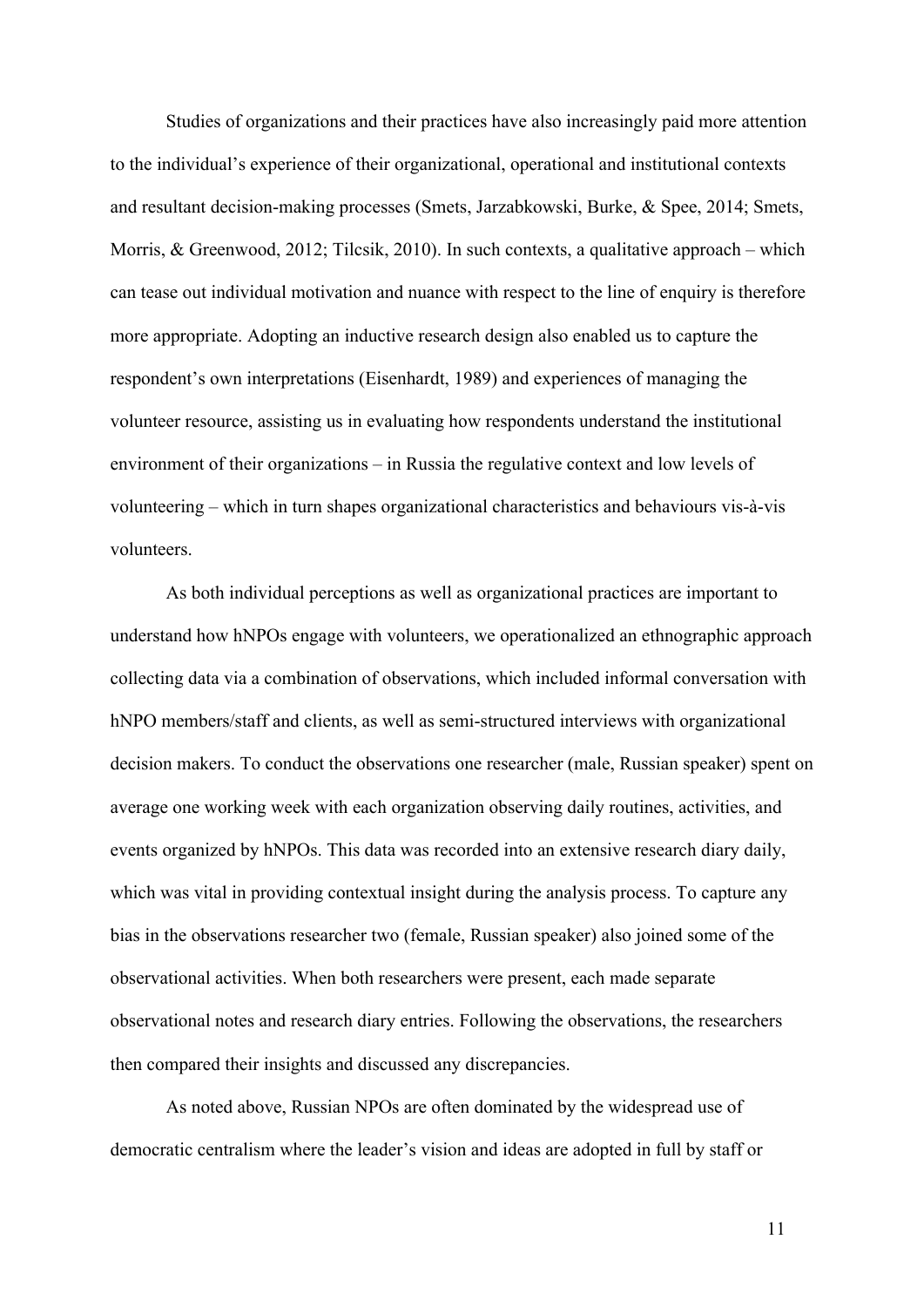member consent (Spencer, 2011). As such, interviews were conducted with NPO leaders and/or key personnel with decision making authority. Further, all but one of the leaders of Russian hNPOs in this study were also the founders of the organizations and thus 'thoroughly acculturated' in their organizations and its wider context (Spradley, 1979, p. 46).

Each respondent was interviewed twice, informed by literature on resource mobilisation of organizational resources and institutional context and pressures (Åberg, 2015; Barney, 1991; Bekkers, 2005; Chambré, 1997; Desa, 2012; Pfeffer & Salancik, 1978; Sherer & Lee, 2002), the volunteering literature (Brudney & Meijs, 2009; Handy et al., 2010; Hustinx et al., 2010; Shin & Kleiner, 2003; Wilson, 2012), the literature on Russian civil society developments (Crotty, 2009; Fröhlich, 2012; Henry, 2006, 2010; Jakobson & Sanovich, 2010; Sundstrom, 2005; Thomson, 2006), and commentary on volunteering in the Russian Federation and the impact of Soviet cultural antecedents (Howard, 2002; Mishler & Rose, 1997; Petukhov, 2006, 2008; Smolar, 1996). The second interview was complemented with questions arising from the observations conducted. Both interviews were conducted in Russian lasting on average one hour each.

Interview data, observational data, organizational documentation (when supplied by organizations or publicly available) were used to validate each other as part of the triangulation process during analysis (Miles & Huberman, 1999; Stake, 1995). The focus of the data collection process was to establish the *modus operandi* of hNPOs and the role volunteer resources and the organization's management of said resource. The data collection process included reflective periods to adjust and amend the interview protocol to capture and probe any arising issues as well as reflection and discussion of the observational data and research diaries between the researcher team.

To recruit organizations, hNPOs were initially identified using web-based resources (http://www.nko-ural.ru/) as well as through the assistance provided by partner Universities in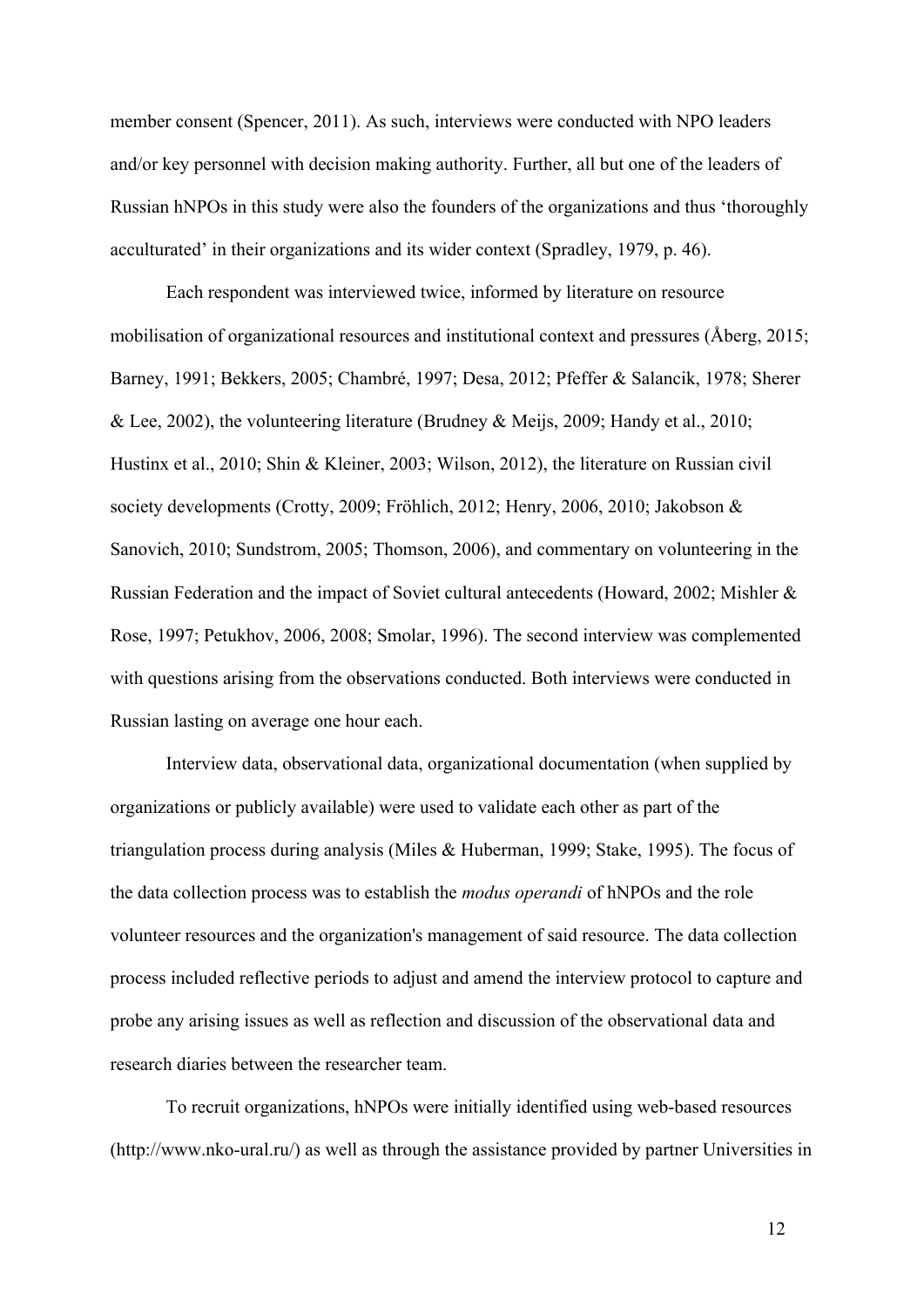Perm and Samara. Participating hNPOs were purposefully selected (O'Reilly, Paper, & Marx, 2012; Siggelkow, 2007) based on their activities and objectives and whether or not they understand themselves as *obshchestvennyye organizatsii* (i.e. social or societal organizations – a widespread term both the Russian state and NPOs themselves use to characterize Russian NPOs). This process recruited seven organizations in Perm and five organizations in Samara. Amongst the total of 12 organizations, four organizations in each region reflected a matched pair that is organizations whose activities engaged with the same constituency/service user group. These four pairs were in drug abuse/prevention and HIV/AIDS, disability, palliative care, and children living with cancer (see Appendix A for an overview of all organizations participating in this study).

For analytical purposes, all interviews were transcribed and translated into English using a professional translation and transcription service. The transcripts were then reviewed for accuracy by the researchers before coding. Research one had been present for approximately 80% of the interviews conducted whilst researcher two for only approximately 20% and so to remove bias or presumptions about what was important in the data (Spradley, 1979), researcher two first engaged in open coding. From this, three broad themes emerged; a) engagement with constituencies b) limits on volunteer and barriers to success c) organizational leadership, skills needs/gaps and training. Following this, researcher two engaged in another round of axial coding, relating the themes and concepts to one another (Charmaz & Mitchell, 2007). This was done by switching between analysing the data and returning to the literature on organizational resources and volunteering to ground emerging concepts and to identify possible contributions. In so doing the data was distilled into clusters; NPO-volunteer engagement such as types of available volunteer resource, acquisition of volunteer resource, retention of volunteers, or utilization of the volunteer resource. Once this stage had been completed, researcher one reviewed the coding to add additional insights. The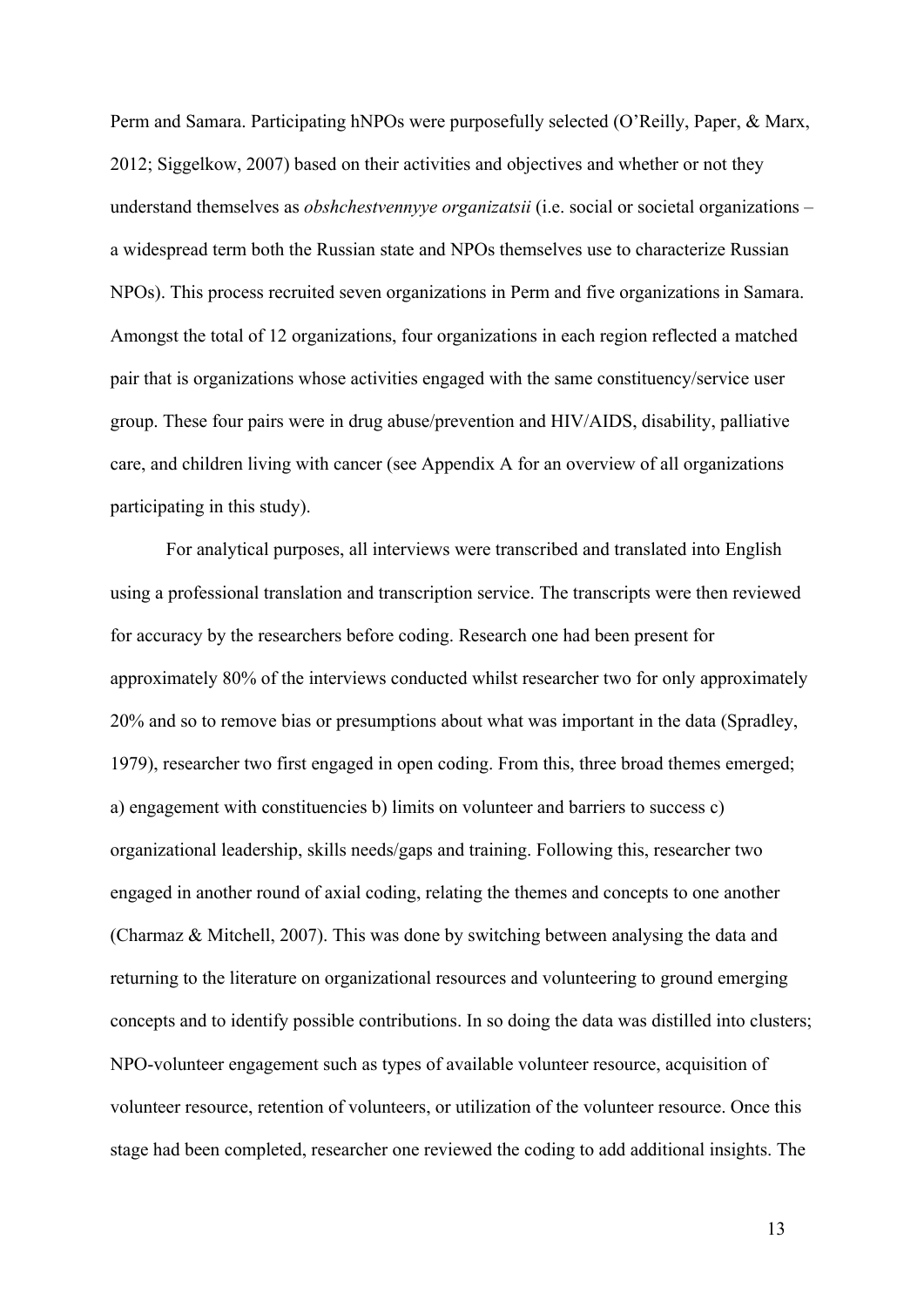discussion that follows explores these aspects using a narrative inspired approach by operationalizing "illuminating examples" (de Vaus, 2001, p. 240) from the interviews to exemplify key points.

In presenting this data we adopt a numbered code for the respondents, prefix 1 for Samara and prefix 2 for Perm, with each individual hNPO then numbered 1-7 and then a or b for the first or second interview and so on, to ensure the anonymity of the respondents.

#### **Findings**

#### *Types of Volunteer*

Despite the negative outlook provided by past studies on volunteering rates and cultural biases against volunteering in the Russian context (Crotty, 2006; Howard, 2002), our data highlights that hNPOs were able to engage volunteers. Moreover hNPOs were able to engage with spot, formal and forced volunteers (Shin & Kleiner, 2003) indicating that context did not affect the *type* of volunteer resources in the Russian volunteer pool. In some respects the demographic make-up of these volunteers also reflected the literature. Gender, specifically female, for example was an important factor in volunteer resources with hNPOs stating that 'the volunteers are mostly girls' (2.3a) or 'most of them are girls' (2.2a), (Hodgkinson, 2003; Musick & Wilson, 2008). Also similar however to volunteer resource in other contexts (Wilson, 2012), Russian hNPOs were also able to draw on former service users or their immediate families. However, students at College and University level also dominated the volunteer resources of hNPOs. This deviates from the literature from developed democracies that indicates that older/retirees are more likely to volunteer (Musick & Wilson, 2008; Wilson, 2012).

Both students and former service users and their families were perceived by hNPOs to have different motives for volunteering. HNPOs portrayed students as motivated by the need to gain experience for 'their future profession' (2.3a) or for their 'college application' (2.4a),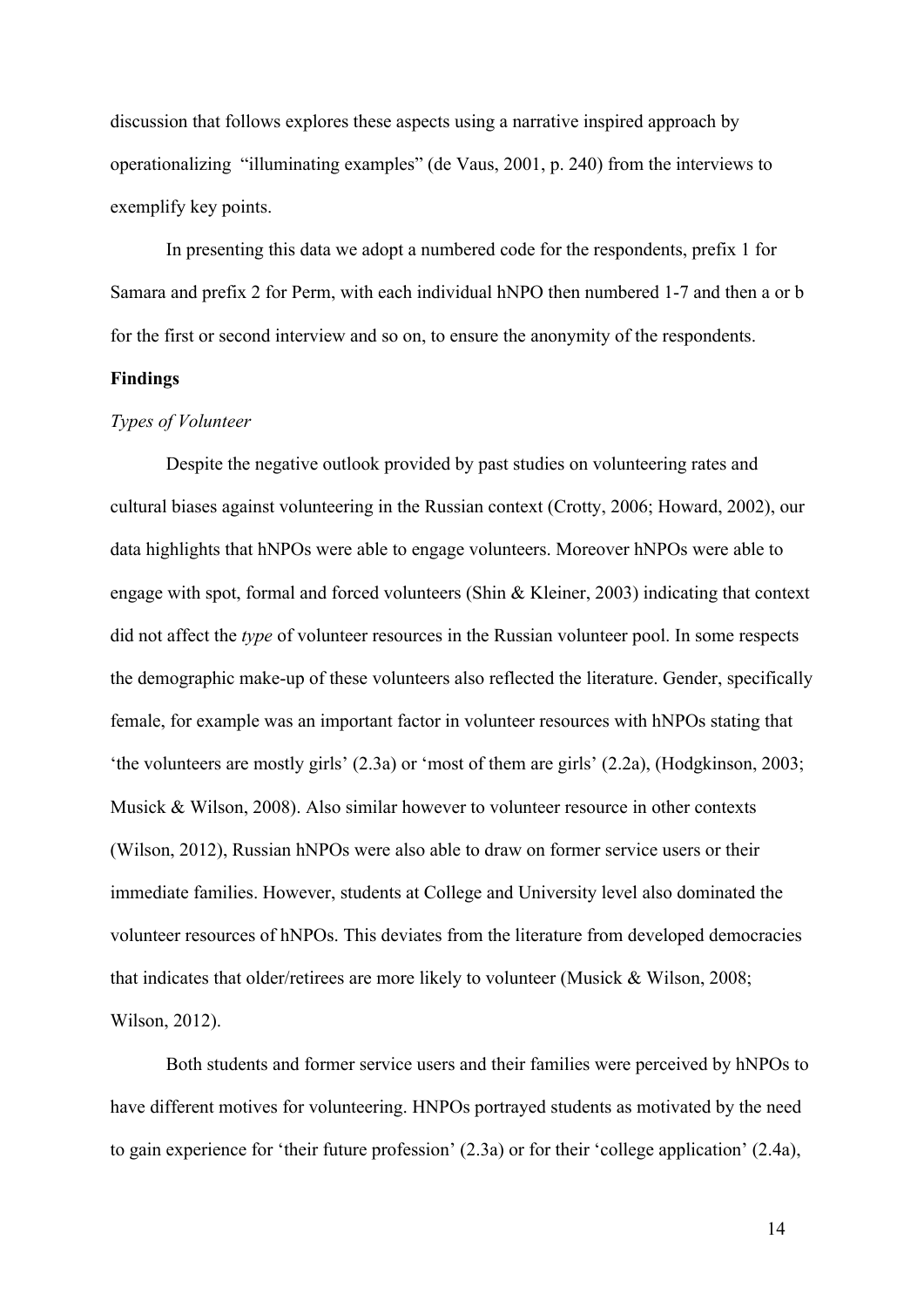thus conforming more to the 'forced' volunteer descriptor. Conversely, former service users wanted to show gratitude for what the organization has done (1.3; 1.5; 2.1; 2.4; 2.5) for 'drug users' (2.5a, 2.5b), 'former patients' (1.3b), or 'deceased patients' (2.6a). However, hNPOs reported difficulties with using the latter type of volunteers long-term. Such volunteers could 'burn out' (1.3b) or 'return to using again' (2.5a). Similarly, students wanting to obtain work experience or similar were unlikely to commit to volunteering beyond the acquisition of their experience. Both therefore reflected the 'spot' volunteer descriptor. The 'spot' nature of these volunteers was acknowledged by the respondents describing them as 'one off' (1.4a), occurring 'just once' (1.1a), was 'one time' (1.4b), 'temporary' (2.5a), or at most '2-3 times' (2.4a). Consequently, hNPOs engage these 'spot' volunteers in non-core activity such as 'painting and gardening' (1.1a), 'house visits' (1.3a), 'New Year's holiday event' (1.2a), 'transport assistance' (2.2a), 'making phone calls' (2.6a), and 'website maintenance' (2.7a). Only occasionally did hNPOs draw on any professional skills of their spot volunteer such as legal knowledge to support the organizations regulatory compliance (1.3b; 2.4d, 2.5a). HNPOs also attracted spot volunteers to work on 'specific projects' (1.4a, b) but once the project was over, our observations showed organizations made no attempts to retain volunteers or reengage these volunteers in subsequent projects. There was also large variability to the number of *spot* volunteers (Shin and Kleiner, 2003) attracted by different organizations during a calendar year with some using 100 (1.1a), 50 (2.4d) or 30 (1.3a) and others fewer than ten (1.2a; 2.1a) volunteers.

Three organizations in this study described their volunteers as *forced* volunteers who worked at their organizations as part of an 'internships' (2.4d) or required work experience for their studies (1.3b, 2.4d). Such volunteering was their only way to gain relevant experience for employment after completing their education. Moreover, a proportion of the *spot* volunteers for hNPOs were described by respondents as *to-order* volunteers. These were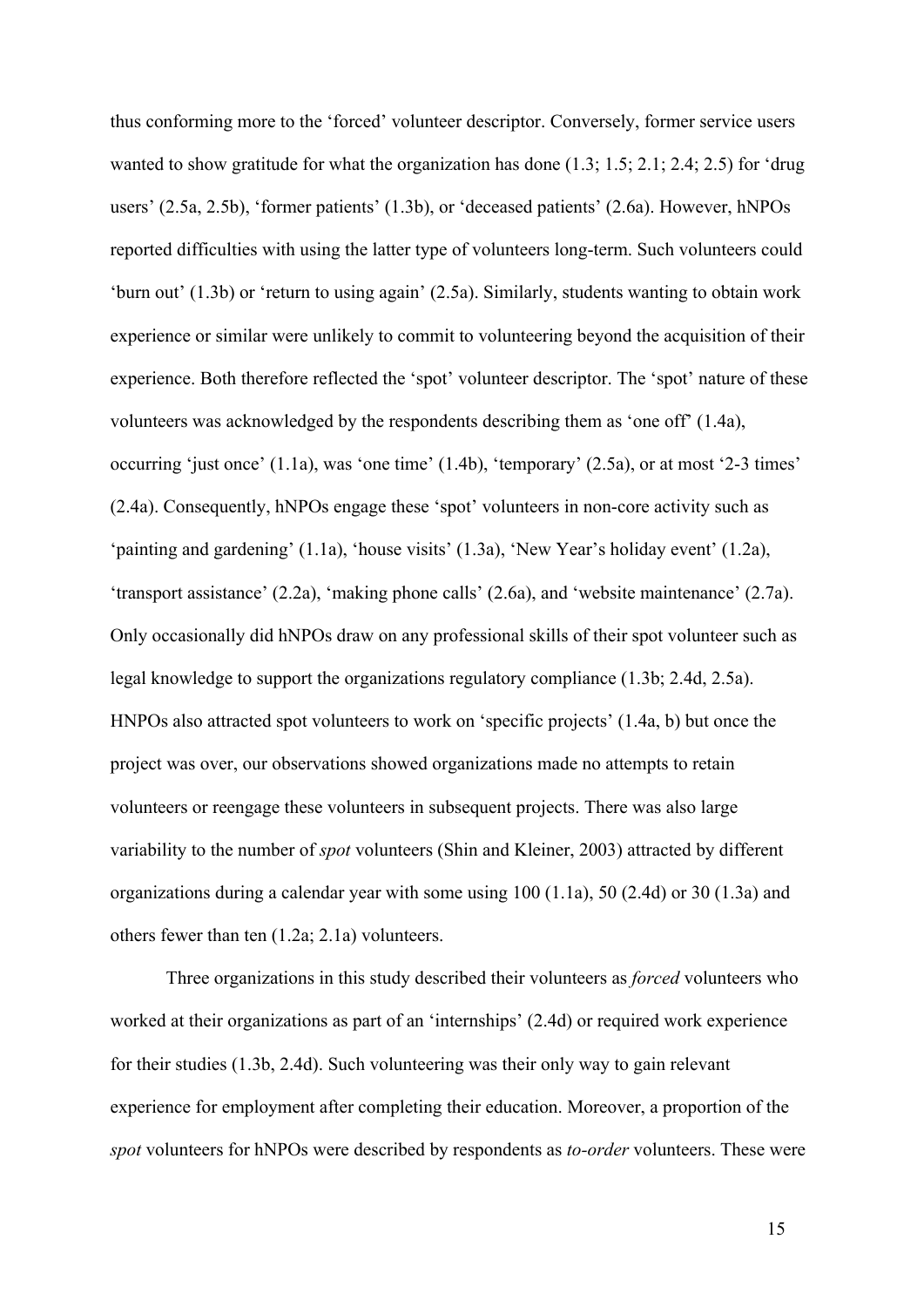volunteers that hNPO leaders recruited for specific events because of their personal relationships with other organizational leaders. Predominantly these came from the 'young guard' (*molodaya gvardiya*, 1.1a), an organization founded by the ruling United Russia party in 2005 to promote volunteering amongst young people. In these cases, it was not the student's choice to volunteer 'so those young people who end up helping us, do so not because of their decision to help, but because they were asked to, or even ordered to' (1.1a). Such volunteers were often used to help with transportation or other event supporting tasks such as distributing leaflets (observations made at events organized by 1.1; 2.2; 2.4; 2.4). As such these *to-order* or *forced* volunteers had no direct link or relationship with the organization or their area of activity and so were unlikely to volunteer again – however still required managerial resources during their time with the organization.

Eight organizations (1.1; 1.4; 1.5; 2.2; 2.3; 2.4; 2.5; 2.6) in total stated that they had longer-term or *formal* volunteers. These relationships were often denoted by a 'volunteer contract' (1.1a) or 'volunteer agreement' (2.3a) stating explicitly what the volunteer was prepared to do for the organization. HNPOs highlighted they perceived that formal volunteers (Clary et. al., 1996) often used volunteering as a way of 'self-realization' (2.4d), pursing 'personal interests' (2.5a) and thus had a 'willingness' (2.6a) to commit long term. This also enabled hNPOs to assign formal volunteers with specific roles (1.4a; 2.4a) that occurred at regular intervals. However, the number of formal volunteers was significantly less than spot volunteers, ranging from 28 (1.1a) to 12 (2.4a) and as few as 6 (1.3a). HNPOs considered formal volunteers as more professional and thus tasked them with activities and responsibilities directly related to the organizations core activities such as 'children's therapy' (1.4a) 'computer education of the disabled' (1.1a) or 'working with children' (2.2a).

The narratives of hNPOs around types of volunteer resources reflects their ability to engage with different volunteers despite the cultural norm of state enforced volunteering in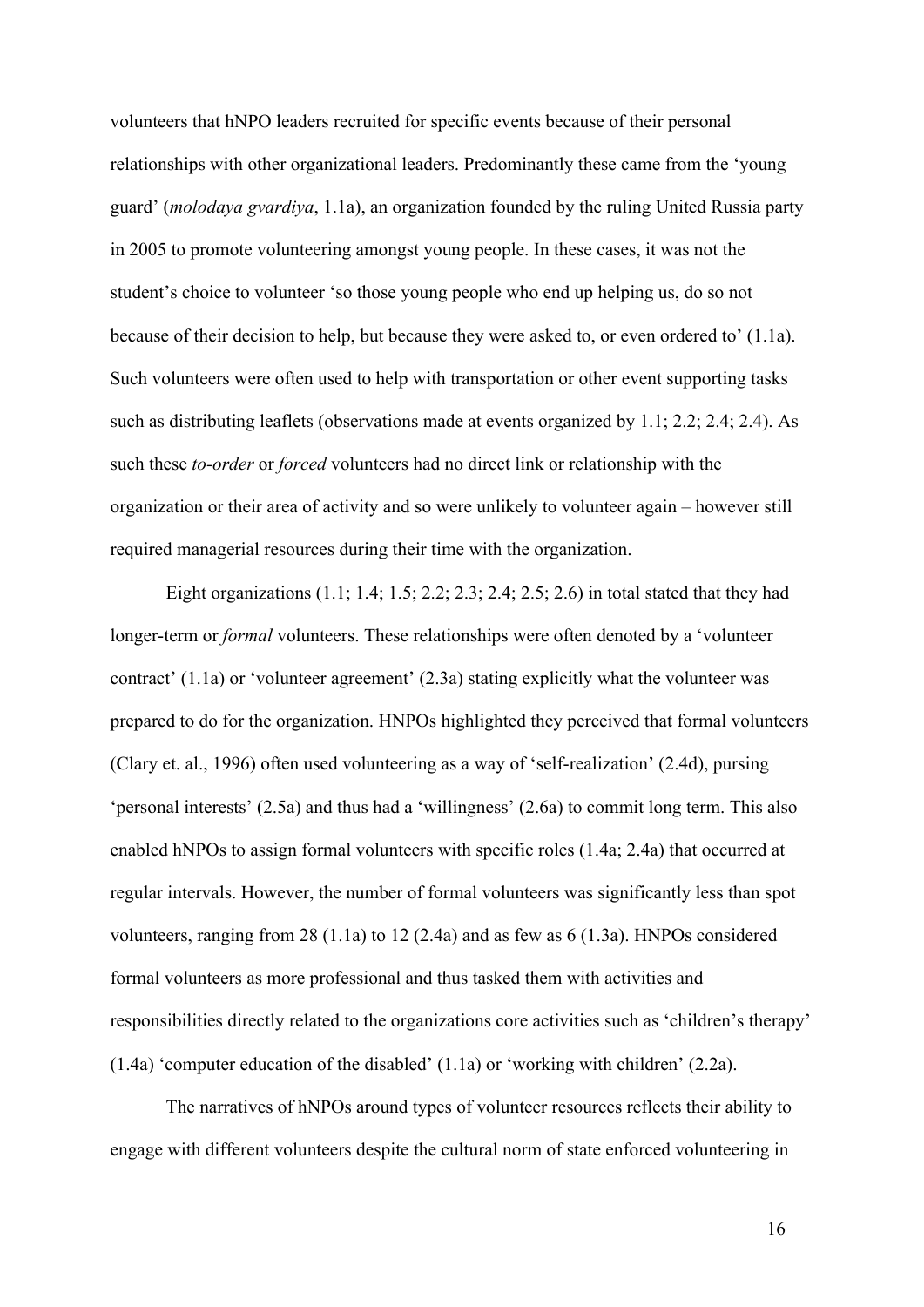the Soviet Union. Interestingly, despite the choice now *not* to volunteer (Kuti, 2004) the volunteers hNPO could draw upon reflects the extant literature in this area (Shin & Kleiner, 2003). Spot, forced and formal volunteers were available in the Russian context the same as in a developed democracy context. This illustrates that the Russian operating environment was not as ambivalent to volunteer as it might first appear. It was not a factor in the type of volunteer resource available to NPOs. However, the demographic makeup of the volunteer pool did deviate from that highlighted in the literature (Wilson, 2012). Different life course considerations skewed the volunteer pool towards the young rather than the retired (Musick & Wilson, 2008; Wilson, 2012). Male life expectancy below retirement age (Cockerham, 2012) and insufficient pension provision for seniors (Cook, 2007) are contributing factors in limiting the pool of older volunteers available to hNPOs. Moreover, although the operating environment did not seem to affect the types of volunteer resources available to hNPO, respondent cited that the overall size of the volunteer resource pool was insufficient. Our evidence highlights that the size of the pool was limited, at least in part, by hNPO approaches to managing volunteer resources. It is to the exploration of these factors that we now turn. *Volunteer acquisition*

Views differed across the organizations in this study with regards to the acquisition of volunteer resources. These ranged from a perception that 'we are never short of volunteers' (1.1a) to 'it's hard to recruit volunteers…we don't really know where to find them' (2.7a). However, all organizations made a link between the ability to acquire volunteers and the level, range, and scope of activities they could undertake. Despite this recognition, not all organizations actively sought out volunteers. Some hNPOs did not proactively engage in volunteer resource acquisition at all stating that they relied on individuals approaching them, as the following discourse illustrates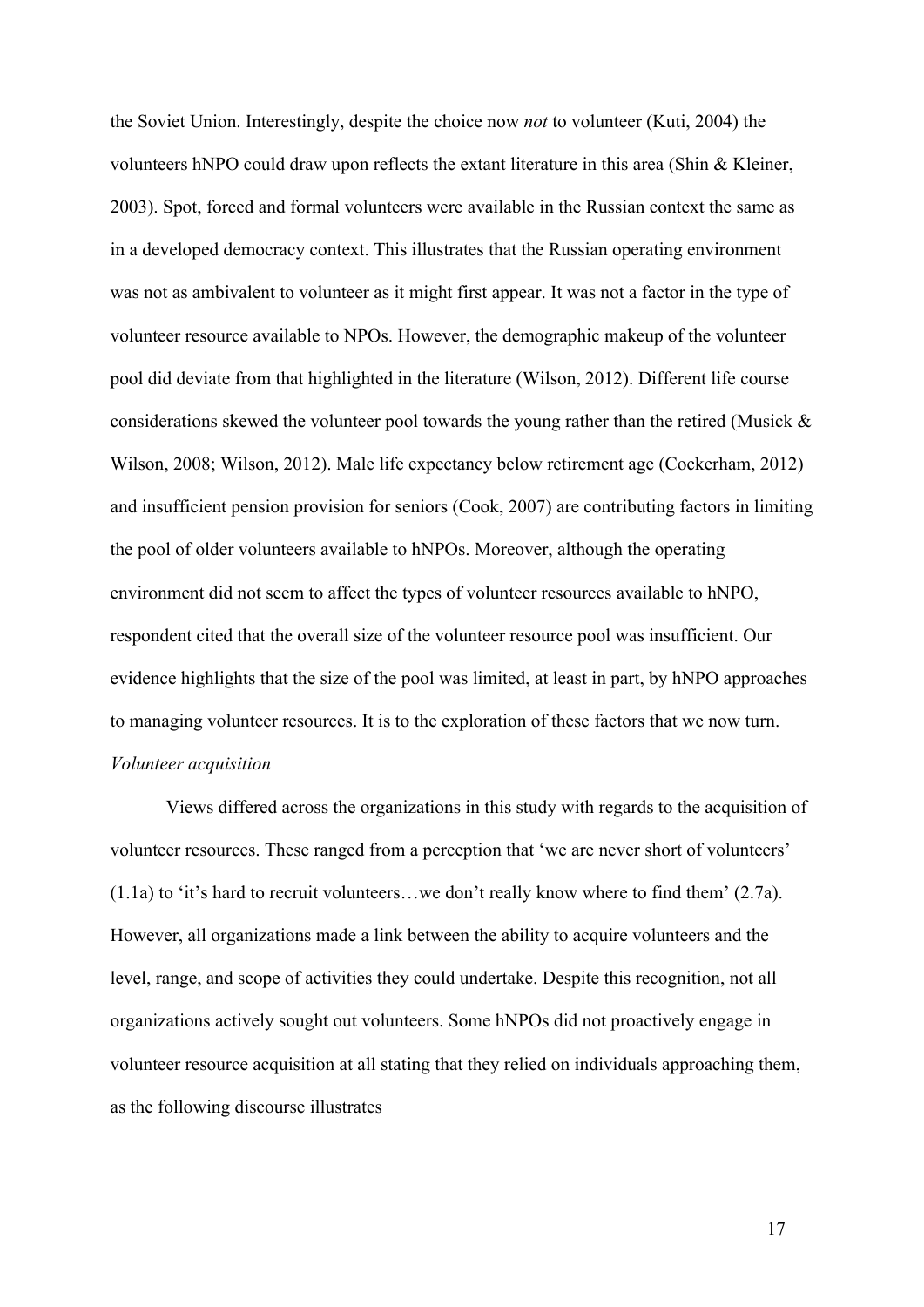We do not find volunteers; they come to us with the desire to help  $(1.5a)$ 

They come here…if someone has an interest in working with us, we support them (2.1a)

We receive phone calls from people willing to help…our base of volunteers comes from…the relatives of deceased patients (2.6a)

This discourse reflects a perceived willingness of individuals to volunteer, yet hNPOs appeared unwilling or unable to (pro)actively seek them out. Although organizations directed volunteer recruitment activities at the broader public by using their 'website' (1.1a; 2.7a), most of volunteer resources were acquired via a parochial approach.

Volunteer resource acquisition was reliant on NPO leaders who used their '[personal] social networks' (2.2a), connections with 'youth leaders' (1.2a), contacts with the 'psychology department at the University' (1.4b), 'teachers' (2.2a) or a 'small book [in the literal sense of a small notebook] of good people' (2.2a). This was particularly the case when resources were required for non-core activities such as transport assistance, help with renovating, or assistance with one off events. Leaders used their contacts and social networks to either ask individuals that they knew and trusted to assist with organizational activities – sometimes for the individuals help directly, sometimes for the individual's ability to supply volunteer resources.

In only operationalizing and utilising their social networks to acquire and activate volunteers, organisational leaders of hNPOs were only able to draw on a limited resource pool. There was no evidence in this study that *asking* people to volunteer went beyond the organizational leader asking their immediate and trusted contacts. Other organizational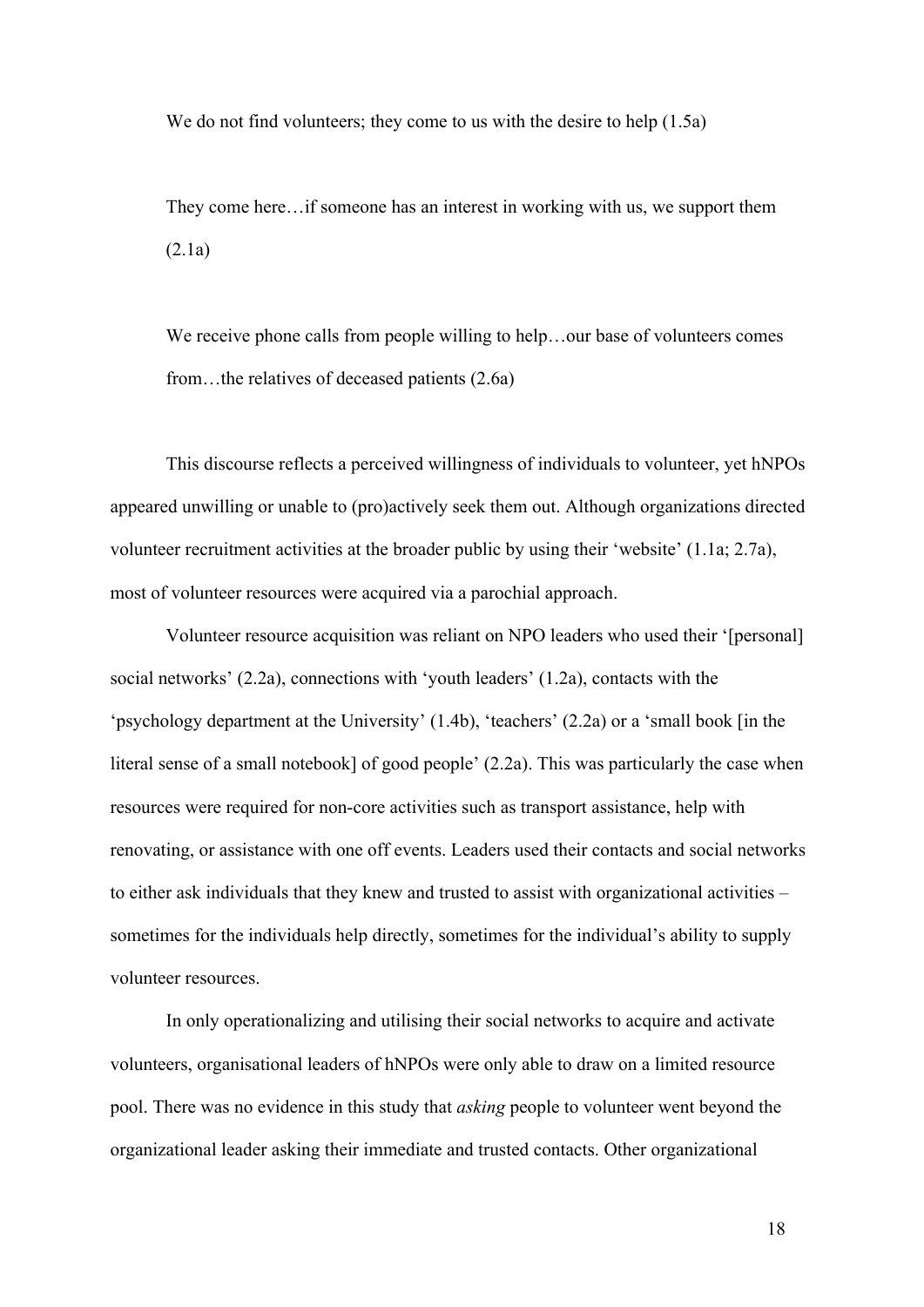members or volunteers within the organizations studied did not 'ask' on the hNPOs behalf. Organizations also failed to take opportunities to acquire volunteer resources from a broader base indicating that they lacked the requisite skills to do so. For example, at an awareness event at a University in Samara, the leader and members of group 1.1 failed to explain the students who attended how they could get involved with the organization in case of interest. Only organizations 1.4 and 2.2 used publicity from 'job fairs' (1.4a) or campaigning events to recruit volunteers.

After big events we have a wave of both volunteers and benefactors…the more activities we do the more volunteers we get (2.2a).

Thus, most hNPOs in our study relied primarily on the personal networks of their organizational leaders for the acquisition of volunteer resources. It is of no surprise then that hNPOs did not operate any formalised process of volunteer resource management (including acquisition) relying heavily on a small pool of permanent and trusted volunteers as well as forced volunteers acquired from trusted contacts. Dovetailing with this however is a perception that volunteer resource outside the immediate pool could not be acquired. There was no discussion of detailed publicity plans, or incentives or rewards for volunteers (Peterson, 2004). Instead narratives centred on the lack of time – an issue outside the organizations control. Respondents' only comment on the wider pool of volunteer resource was that people's 'busy lives' (2.2a), 'no time' (1.3b, 1.4b), and 'they don't have spare time to come here (1.2b)' impeded the acquisition of more volunteers. As noted above, Russians do have less free time than their European counterparts, however hNPO leaders also repeated their belief in the prevailing ambivalence towards volunteering in the operating environment, stating that most people did not see the 'benefits' (2.7a) of volunteering in modern Russia.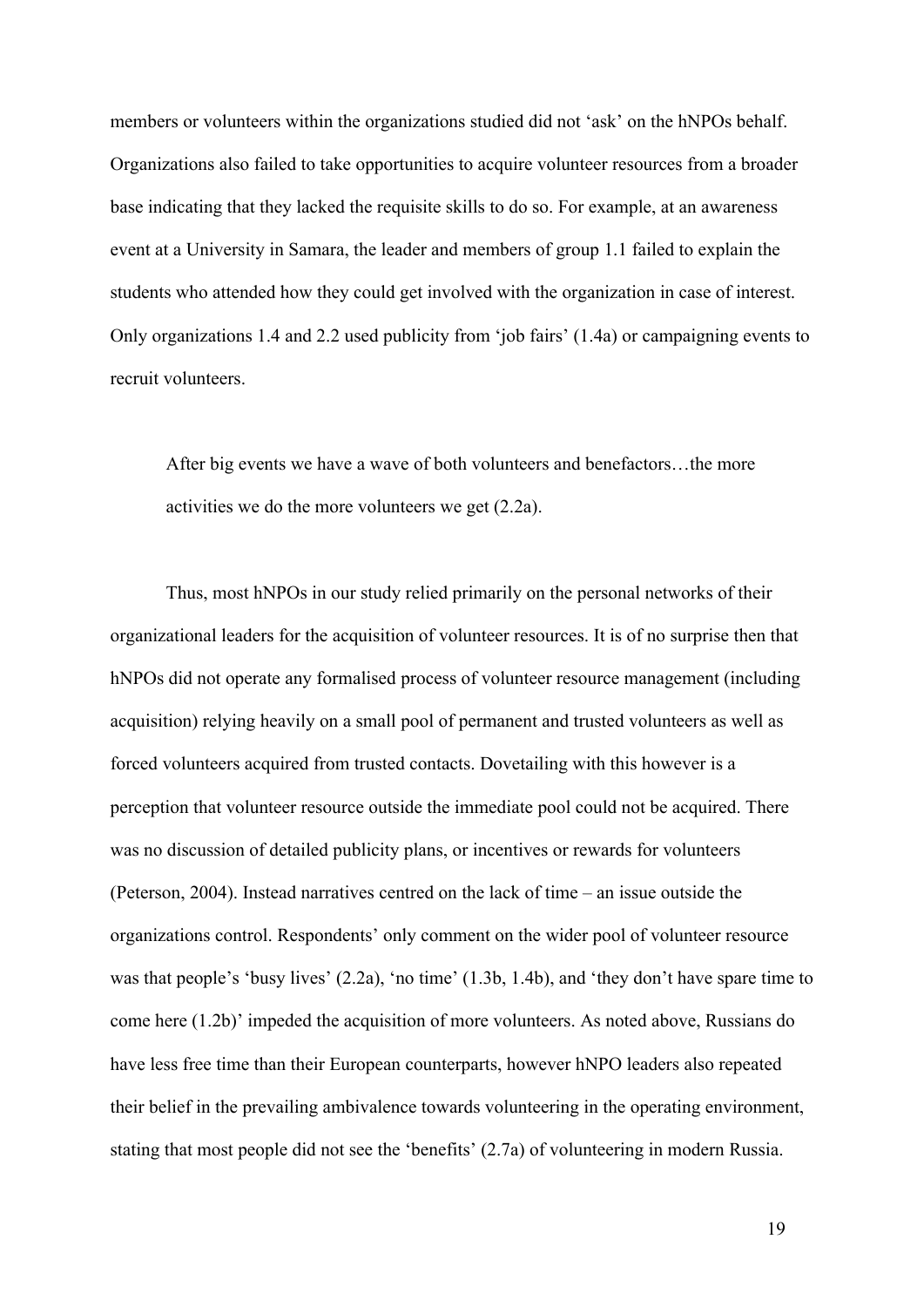However, in using the 'no time' narrative, organizations focused on an issue outside of their control and hence failed to consider what they could do to develop their volunteer resource acquisition capability.

Most hNPOs in this study were content, if not keen to keep the volunteer pool closed or at least under their control. Some of this could be explained by the democratic centralism that dominates Russian NPOs (Spencer, 2011). However, parochial volunteer recruitment practices, using personal networks, also cemented the leaders internal power base, and thus status within their organization (Hager & Brudney, 2011). This may assist them in securing volunteer resources in the short-term. Over-reliance on the network of the leader is likely impeding organizational sustainability, its life span, keeping them on a small scale, creating issues with succession planning and so on. The issues of volunteer resource acquisitions highlighted, were further compounded by organizations taking an *ad hoc* approach to volunteer retention.

#### *Volunteer training & retention*

Across hNPOs in this study, half reported that they engaged in some sort of volunteer training. Most hNPOs took an *ad hoc* rather than a scheduled approach to training volunteers because they did 'not have the resources for the constant training of volunteers' (1.3a), although they did suggest that they would like to do more in this regards. In some cases, volunteers conducted training themselves. At organization 1.3 for example, a volunteer psychologists gave 'lectures to volunteers before they go to the patients' (1.3b). Others developed training programs, with one organizations having prepared a training 'brochure' (2.2a) while another had monthly training sessions where volunteers 'exchange experiences and share problems we encounter and ways to solve them' (2.4d). Conversely, others did not have the skills or capacity to train volunteers in-house and so 'sent them for training somewhere…to various women's movements…and conferences across Russia' (2.1a), 'to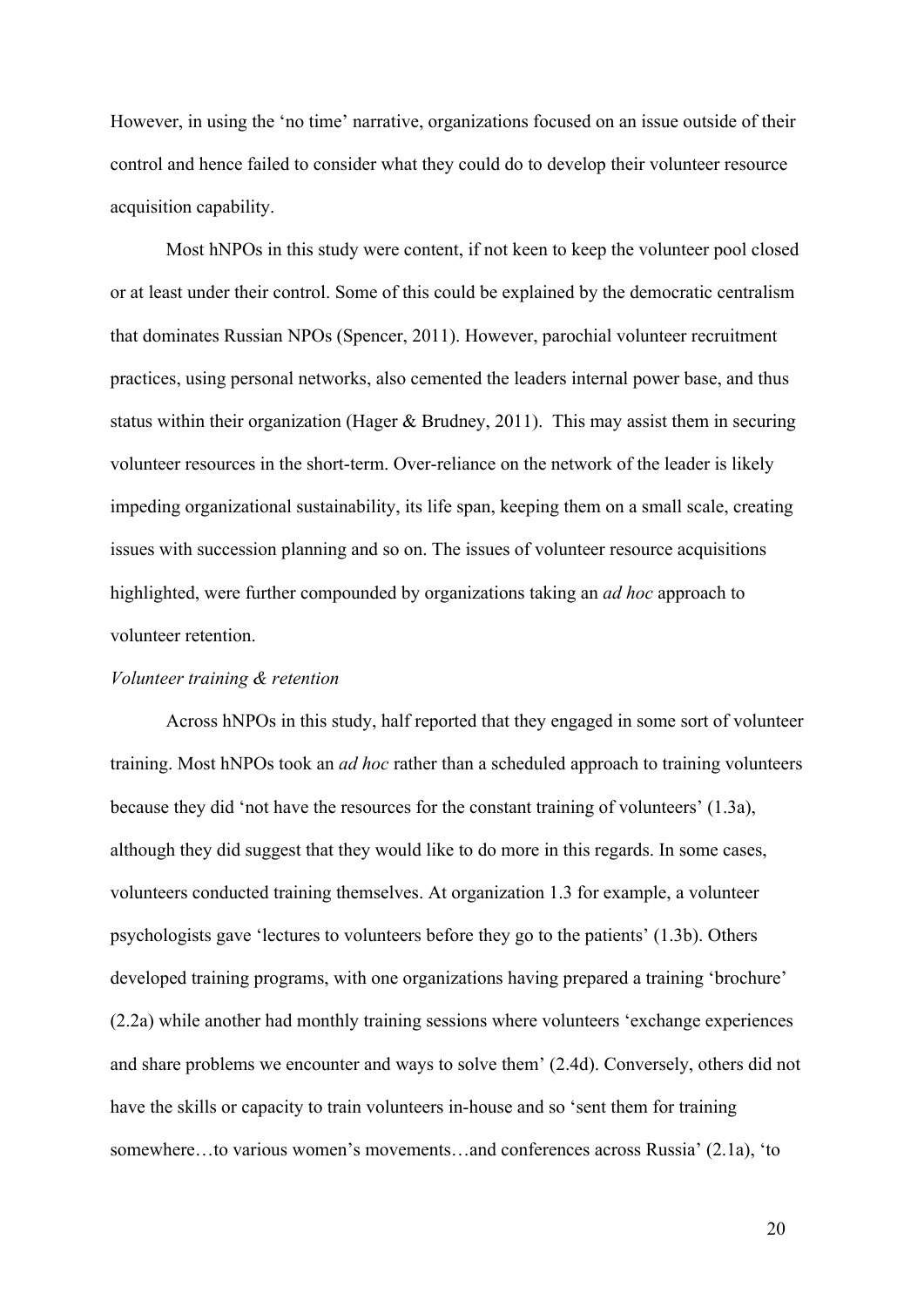Moscow to get special training' (1.3b) or asked other non-profit organizations with the requisite skills to 'educate and prepare volunteers specifically for our needs' (1.3b). Such collaboration also relied on the leader's personal contacts and networks. It was personal relations rather than institutionalized organizational practices which facilitated co-operation between organizations and thus the ability to train volunteers if need be.

Volunteer training was focused on either key skills or specific tasks relevant to supporting the core activities of the organization such as fundraising, engaging with patients, or working with children were training was viewed as 'extremely important [as] it is dangerous to let just anyone work with kids' (2.2a). However, hNPOs highlighted that they considered training to take part in 'club or mass events…to hand out promotional materials' (1.5a) was not necessary. In hNPOs where training took place, it was viewed as important to retain volunteers and being able as an organization to undertake essential tasks. Not needing to train volunteers also links to how some volunteer resources are access (acquired). As illustrated above for activities requiring many volunteer resources organization operationalized the personal relationships of leader to other organization that then provided volunteer. In this context training could remain minimal as such volunteers were seen as 'boots on the ground' (1.1b). Also retaining these volunteers was less of a priority as it was the personal relationship of the leader that was able to mobilize these resources and thus no institutionalize organizational practices require to manage this type of volunteer resources. In this vain, respondents also alluded to that fact that their personal relations with the individuals in their 'book of good people' (1.2b) was what ensured volunteer retention.

Thus, while the institutional and operating environments appear to have no impact on the *type* of volunteer in the pool, it does appear to influence the way in which hNPOs go about recruiting and retaining them. The negative institutional multiplicity of interventionist regulation, unsupportive political environment, and adverse socio-cultural legacies have left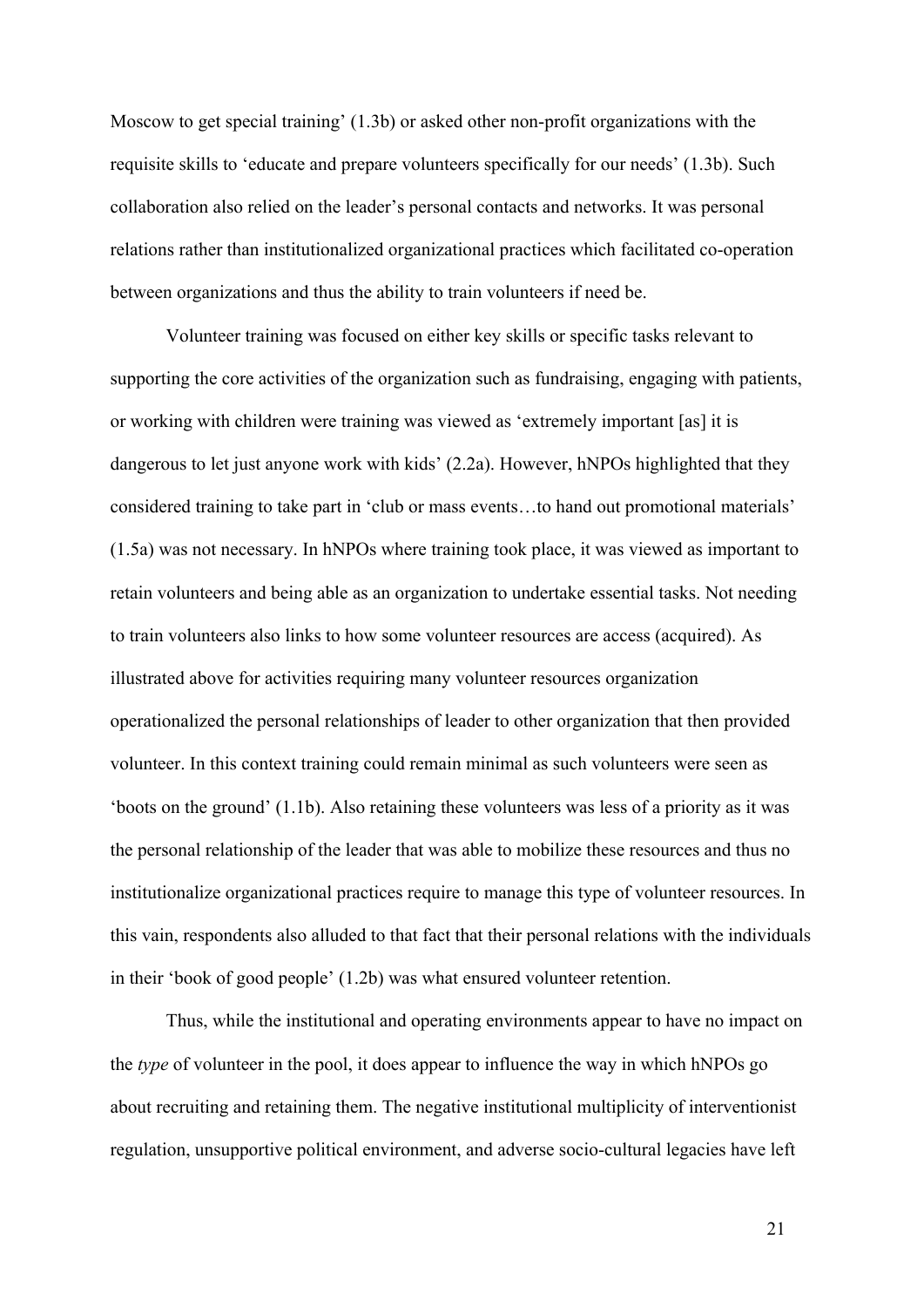hNPOs relied on the leader's personal network to recruit, train, and retain volunteer resources rather than having developed organizational practices that enable them to draw volunteers from the wider population. This ultimately limits volunteer resources available to organization. We explore the implications of these findings in more detail in the concluding section below.

#### **Conclusion**

Our study contributes to a growing literature highlighting the importance of institutional and operating environment on organizations and management practices within (Bamberger & Pratt, 2010; Foss, Husted, & Michailova, 2010; Michailova & Hutchings, 2006; Puffer & McCarthy, 2011). To date this literature has mainly focused on *for*-profit organizations (Michailova, McCarthy, Puffer, May, & Stewart, 2013; Puffer & McCarthy, 2011), however with this paper we demonstrate that such insights are also applicable to organizations in other areas, specifically *non*-profits even though such organizations are often portrayed as being very different in their makeup and the way they operate (Eikenberry & Kluver, 2004). To examine these issues, we studied hNPOs in Russia and have addressed the research question of how do Russian NPOs acquire volunteer resources?

Despite the Soviet Union socio-cultural legacies our data demonstrates that hNPO were able to acquire relevant volunteer resources when they were needed. However, organizations did not proactively seek out volunteers and 'ask' (Bussell & Forbes, 2002; Lee & Brudney, 2012) individuals to volunteer to build a broad base of potential volunteer resources but relied on personal relations of their leaders. NPOs seem to be content with their existing resource pool although acknowledging that it is sometimes limiting any scaling up of activities. We attribute this to the specific institutional context in which NPOs operate which is dominated by both interventionist regulatory institutions and political institutions unwilling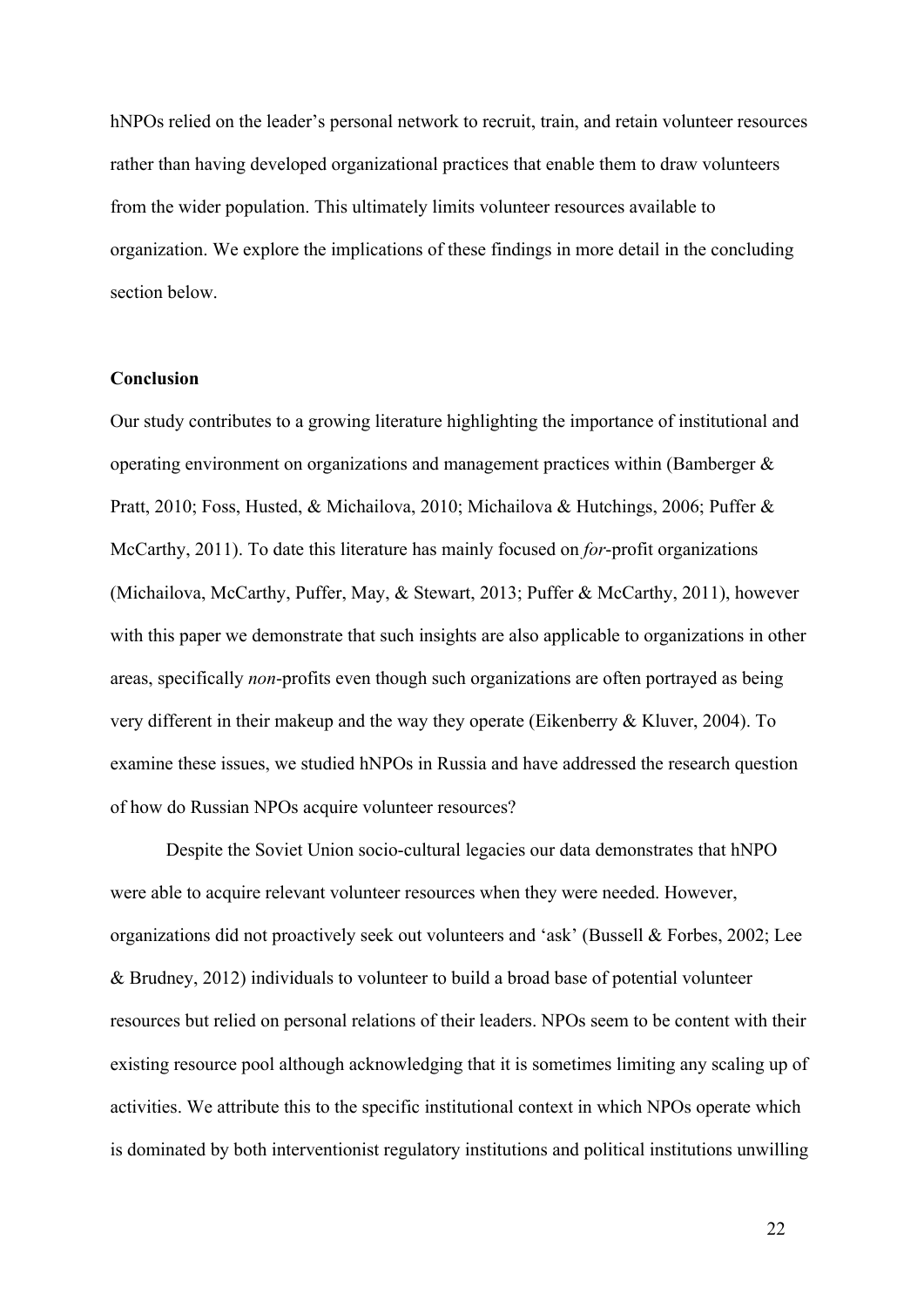to protect the operating space for NPOs (Richter & Hatch, 2013). In a context where NPOs operation space is restricted and they might be subject to 'suspended punishment' (Ledeneva, 2006) if not adhering to formal and informal norms, acquiring volunteer resources from trusted channels helps organizations to insulate themselves. It enable, organisation to be in full control of their activities and associated resources and less dependent on finding volunteer resource from a general public has limited awareness of NPOs (Levada Center, 2013). Furthermore, keeping their volunteer pool limited also enables NPOs to mitigate some of the managerial resource burden volunteer resources bring.

Batjargal et al., (2013) asserts that inefficient or restrictive institutions create resource uncertainty, which also applies to the hNPOs in this study. To mitigate this uncertainty NPOs in the Russian Federation deploy network-based approaches to acquire resources. With accessing volunteer resources available to them via other organization using personal networks, NPOs are able to maintained organizational flexibility facilitating their ability to adapt to an ever changing regulatory context (Skokova, 2017). Further, the acquisition of volunteer resources and the volunteer training arrangements demonstrate increased collaboration in a sector often characterised as fragmented. Other than Russian *for*-profit organizations which build a safety net of networks to acquire resources using weak ties (Batjargal, 2010; Batjargal et al., 2013), hNPOs instead relied on the personal networks of their organizational leader. This approach may afford the organization flexibility and access to resources – in this case volunteers – in the short term, but in the long term it reinforces the parochial nature of Russian NPOs and limits the ability to develop relevant resource acquisition capability independent of the leader. This contributes to keeping NPOs on a small scale and eventually is likely to create problems such as succession planning and organizational longevity.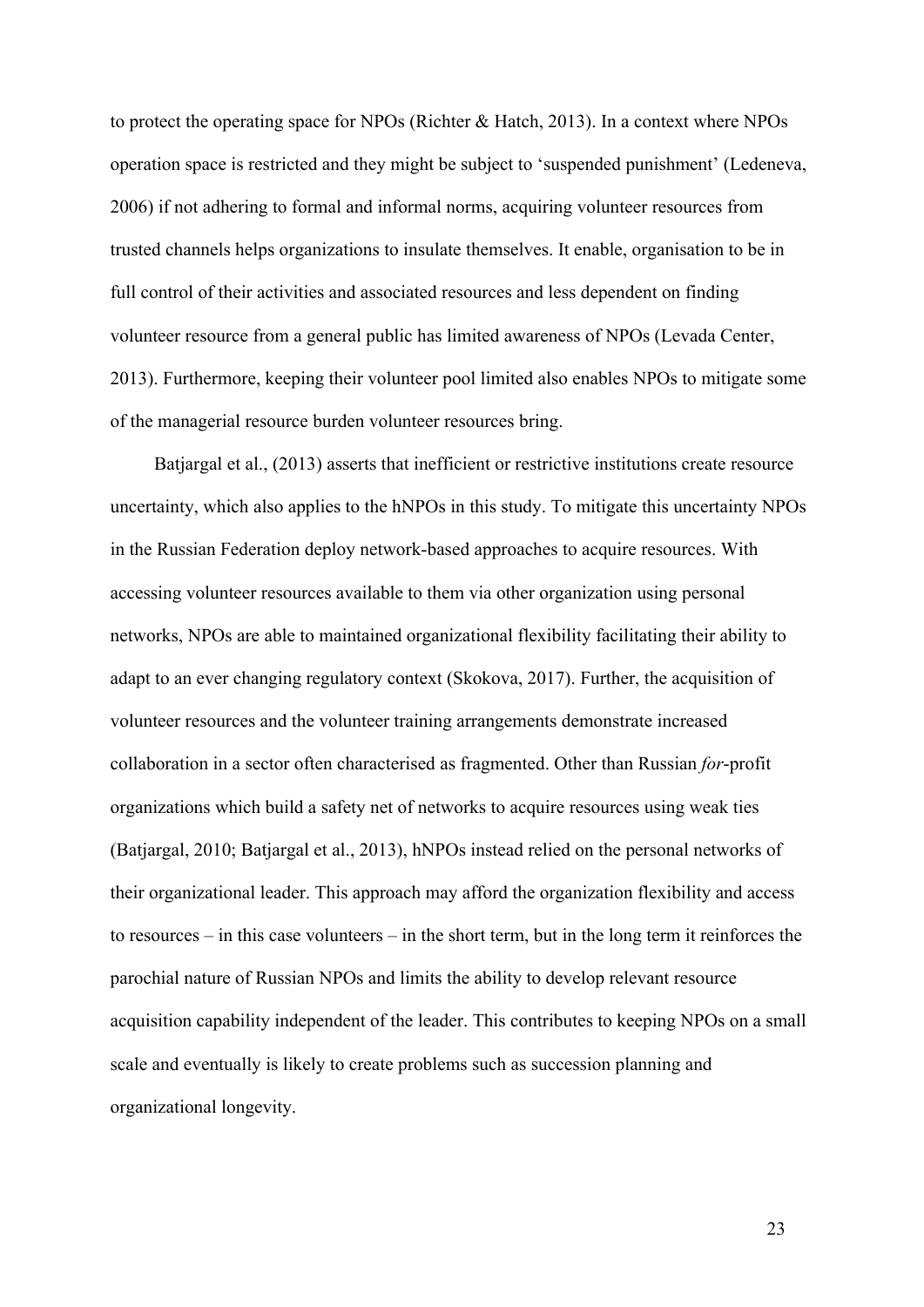The conclusions drawn here also need to be seen in light of the limitations of this study. A larger sample, a different methodological approach, different areas of NPO activity and different regions may have provided other insights into volunteer engagement. Thus additional research is also need to examine different regions which are more heterogeneous with the former Soviet Union (including those outside of the Russian Federation) in terms of their ethnic or religious make up as well as focusing on other sectors, which are potentially more political contentious such as human or LGBT rights. Future research will also need to examine how negative institutional multiplicity affects aspects of organizational activities other than volunteer resource acquisition.

Nevertheless, our paper provides an understanding how Russian NPOs engage with a critical organizational resource (i.e. volunteers) and the difficulties they face in doing so. We highlight that as many other key resource of Russian NPOs, it is the leader's person networks and connections that are crucial to such organization being able to access and mobilize such resources. Our paper also highlights that restrictive institutions such as encountered by Russian NPOs can lead organizations to respond by operationalizing 'management by network' to acquire necessary resources. Thou our results might suggest that NPOs have limited resources, it also demonstrates a pragmatic nature of dealing with Russia's institutional framework and thus is indicative of some promising roots for the future development of civil society more broadly.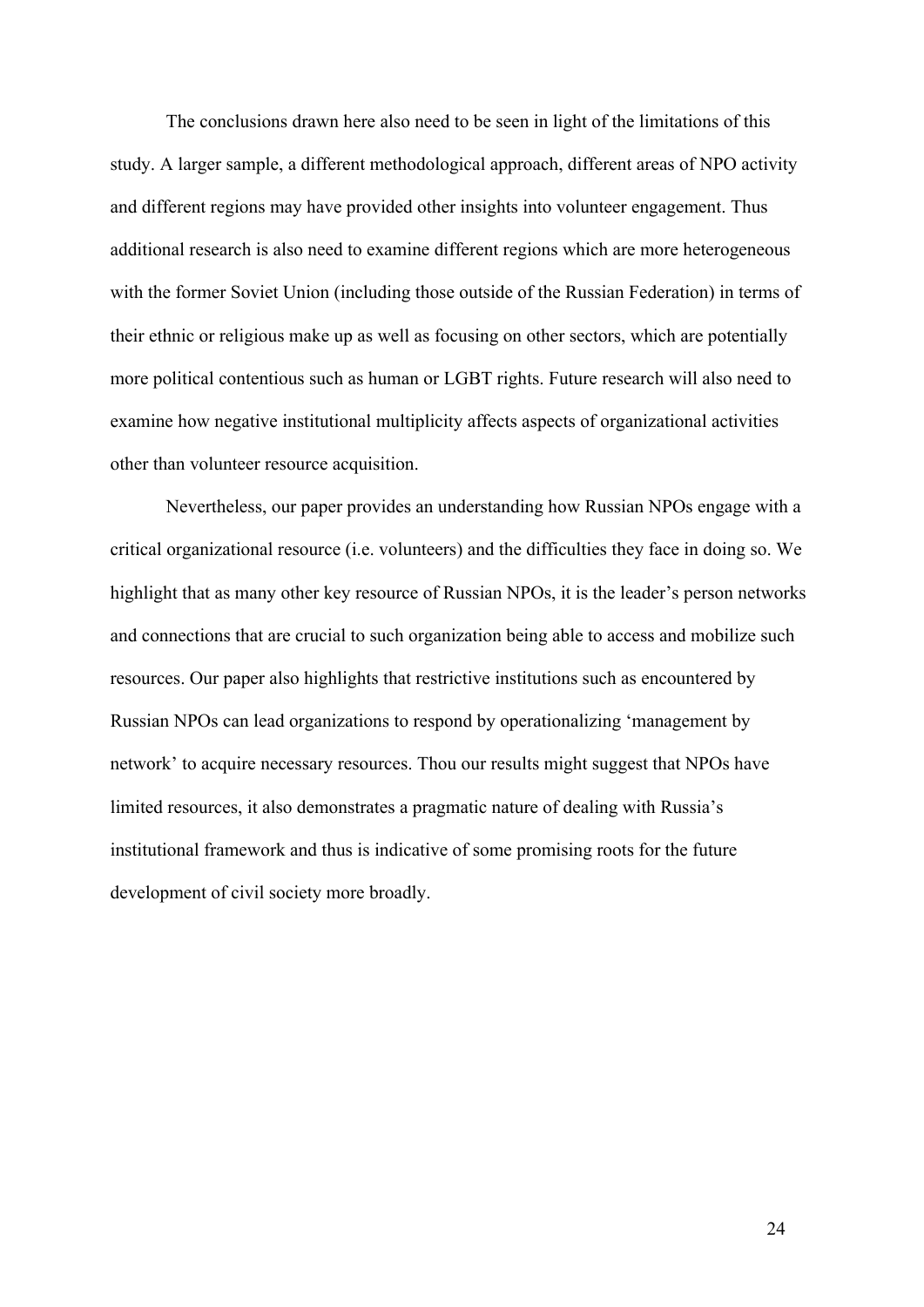# **Appendices**

|  |  |  |  |  | Appendix A: Overview over Participating Organizations |
|--|--|--|--|--|-------------------------------------------------------|
|--|--|--|--|--|-------------------------------------------------------|

| Table 71.1. Organizations in Baniara (Region 1) |                  |                                                   |  |  |
|-------------------------------------------------|------------------|---------------------------------------------------|--|--|
| Code                                            | Interviewee(s)   | Organizational Objectives                         |  |  |
| Organization 1.1:                               | Director/Founder | - protect the rights of the disabled              |  |  |
| Interview 1a                                    |                  | - promote equality of the disabled to             |  |  |
| Interview 1b                                    |                  | participate in all aspects of life                |  |  |
|                                                 |                  | - promote the integration of the disabled into    |  |  |
|                                                 |                  | society                                           |  |  |
| Organization 1.2:                               | Managing         | - assist children and their families in difficult |  |  |
| Interview 2a                                    | Director         | life situations                                   |  |  |
| Interview 2b                                    |                  |                                                   |  |  |
| Organization 1.3:                               | Managing         | - medical, social, psychological and spiritual    |  |  |
| Interview 3a                                    | Director         | help for people with terminal cancer and          |  |  |
| Interview 3b                                    |                  | their families                                    |  |  |
| Organization 1.4:                               | Director/Founder | - protect rights and interest of children living  |  |  |
| Interview 4a                                    |                  | with cancer                                       |  |  |
| Interview 4b                                    |                  | - promote charitable giving to raise money to     |  |  |
|                                                 |                  | help with care for children living with cancer    |  |  |
| Organization 1.5:                               | Director/Founder | - promoting the prevention of HIV infection       |  |  |
| Interview 5a                                    |                  | amongst the youth                                 |  |  |
| Interview 5b                                    |                  | - promoting of faithfulness and safe sex          |  |  |

Table A.1: Organizations in Samara (Region 1)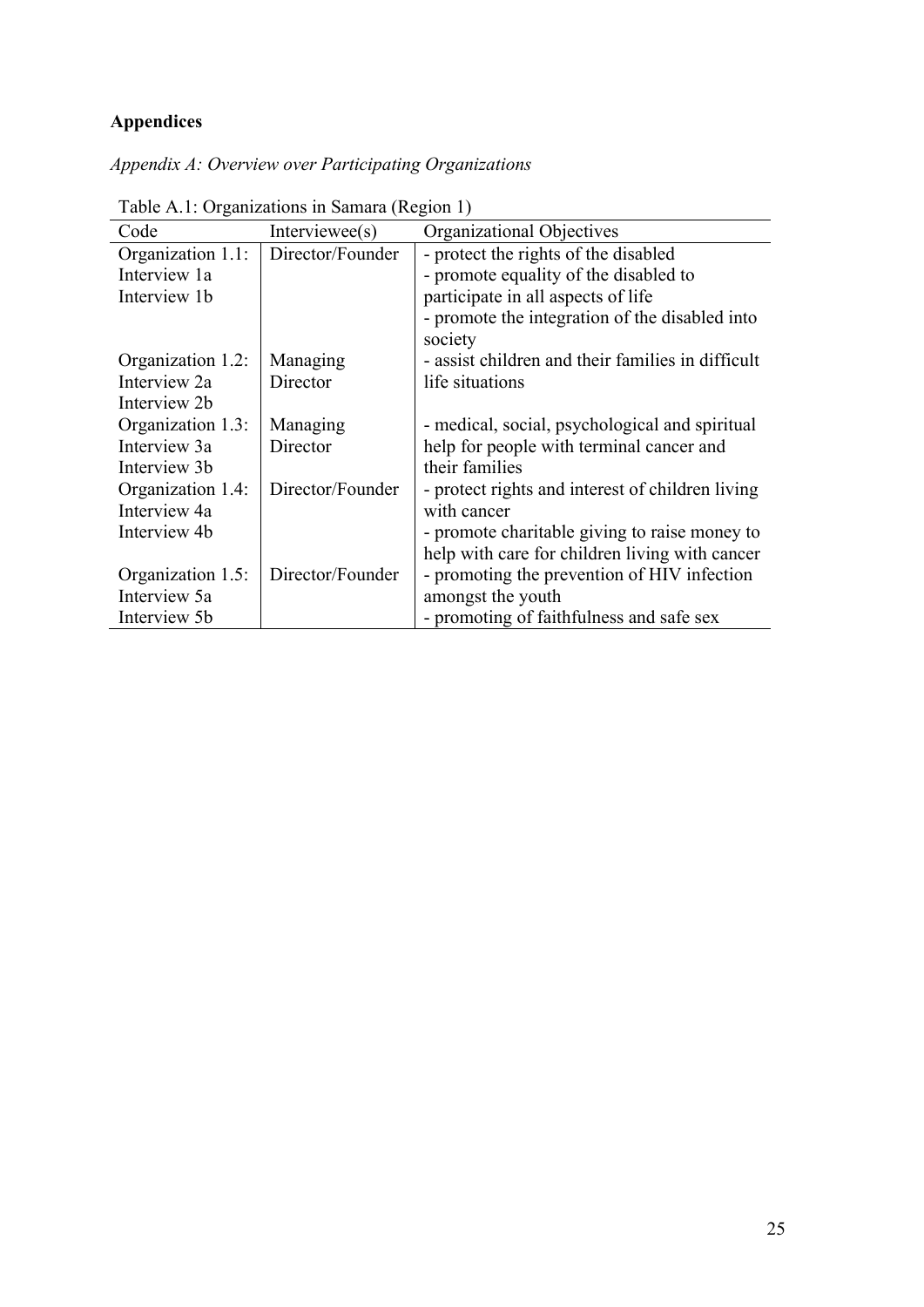|                   | rabic A.2. Organizations in Ferm (Region 2) |                                                   |
|-------------------|---------------------------------------------|---------------------------------------------------|
| Organization 2.1: | Managing                                    | - supporting people with drug addictions          |
| Interview 1a      | Director                                    | - acting as a resource center for other drug      |
| Interview 1b      |                                             | focused organizations                             |
| Organization 2.2: | Managing                                    | - supporting children living with cancer and      |
| Interview 2a      | Director                                    | their families                                    |
| Organization 2.3: | Director/Founder                            | - assist children and their families in difficult |
| Interview 3a      |                                             | life situations                                   |
| Interview 3b      |                                             |                                                   |
| Organization 2.4: | Managing                                    | - help at-risk children and teenagers             |
| Interview 4a      | Director                                    | - empower vulnerable children and teenagers       |
| Interview 4b      | Deputy                                      | to live a healthy, independent lifestyle, by      |
| Interview 4c      | Director/Founder                            | providing psychological, medical, material        |
| Interview 4d      |                                             | and legal support.                                |
| Organization 2.5: | Director/Founder                            | - provision of charitable help for socially       |
| Interview 5a      | <b>Chief Operating</b>                      | challenged citizens, involving drug and           |
| Interview 5b      | Officer                                     | alcohol users, HIV/AIDS                           |
|                   |                                             | - building of scientific foundation and           |
|                   |                                             | promotion of united antidrug policy among         |
|                   |                                             | specialist of government and non-                 |
|                   |                                             | government groups;                                |
|                   |                                             | - initiation, development, and realization of     |
|                   |                                             | antidrug projects and programs, and               |
|                   |                                             | HIV/AIDS prophylaxis programs                     |
| Organization 2.6: | Director/Founder                            | - medical, social, psychological and spiritual    |
| Interview 6a      |                                             | help for people with terminal cancer and          |
|                   |                                             | their families                                    |
| Organization 2.7: | Managing                                    | - protect the rights of the disabled              |
| Interview 7a      | Director                                    | - promote equality of the disabled to             |
| Interview 7b      |                                             | participate in all aspects of life                |
|                   |                                             | - promote the integration of the disabled into    |
|                   |                                             | society                                           |

Table A.2: Organizations in Perm (Region 2)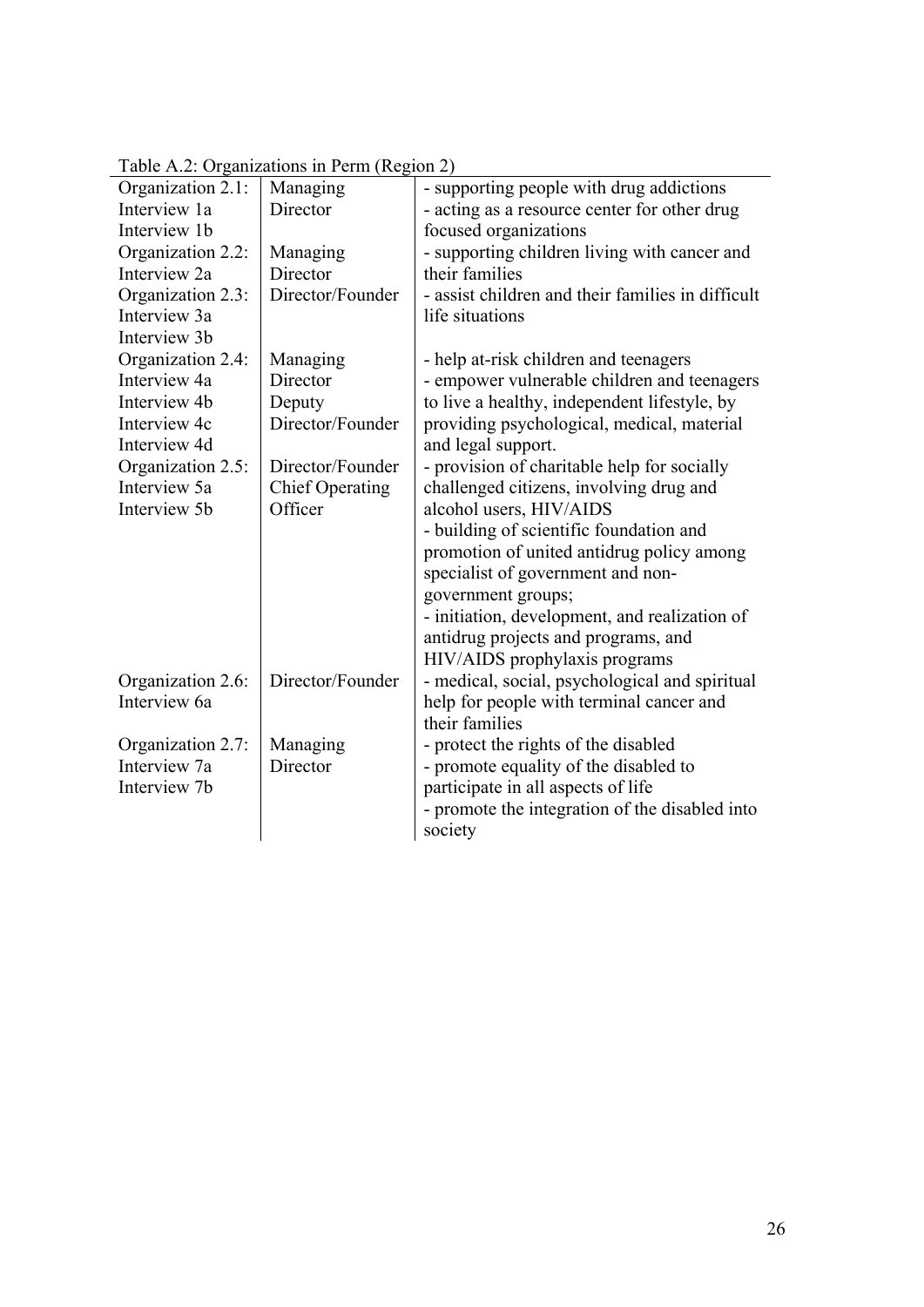# **Endnotes**

<sup>1</sup>Following the role played by internationally funded nongovernmental organizations in the so-called 'Colour Revolutions' –exit polls conducted by such organizations indicated that presidential elections had been rigged – the Russian Federation openly rejected overseas democracy assistance and thus sought to curtail its influence. Critical to this aim was the curbing of the activity and scope of nongovernmental organisations including NPOs through restricting or outlawing the use of overseas funds (Maxwell, 2006).

 $2$  Wilson (2012) suggests the reasons for individuals to volunteer is influenced by social class, gender, level of education, income, work status, race and other aspects such as life course considerations, for example retirement. Moreover, associated experience such as volunteering parents (Gage & Thapa, 2012), also influence the motivation to volunteer.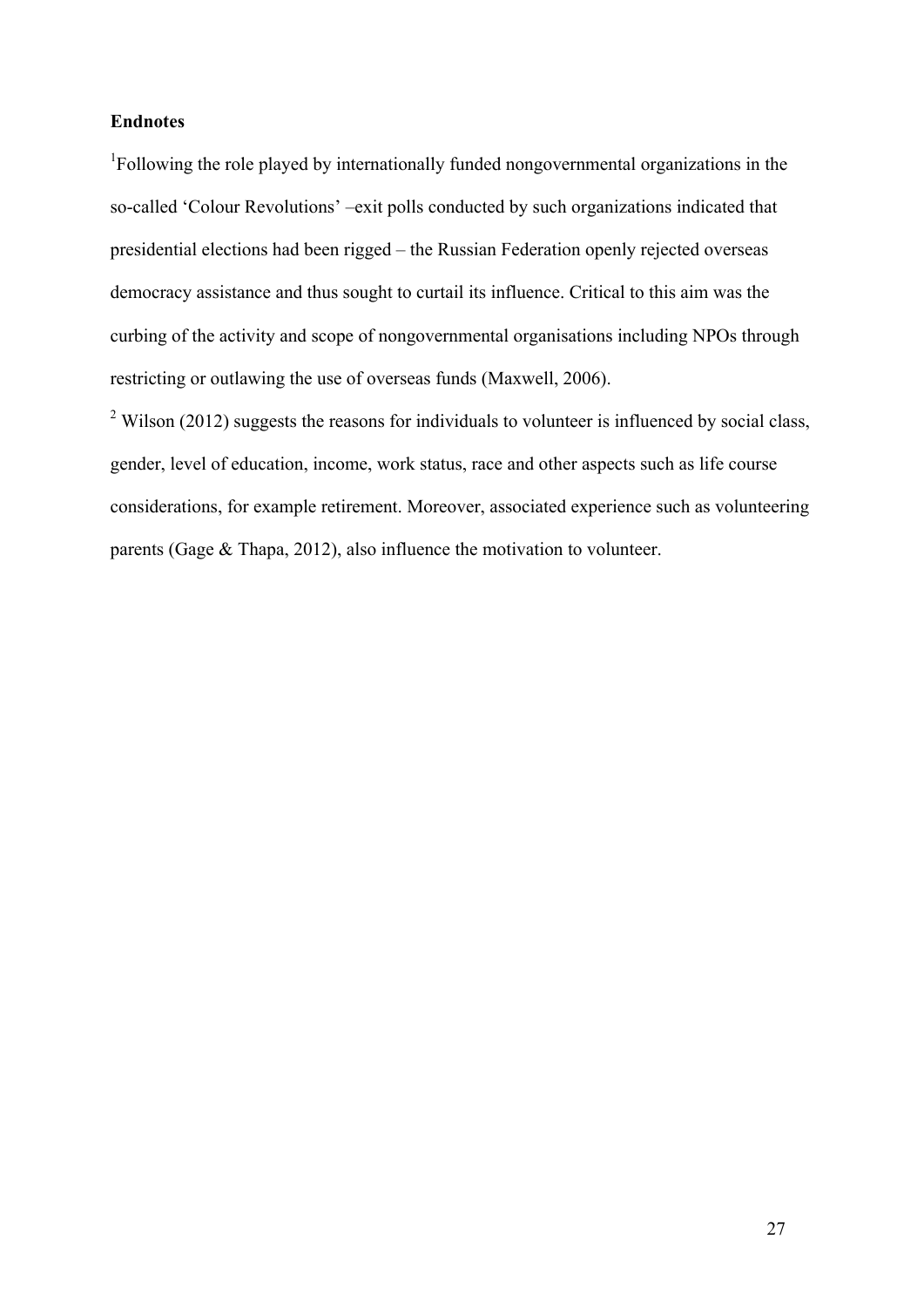## **References**

- Åberg, P. (2015). Myths and Traditions as Constraints or Resources? Path Dependency and Decoupling Strategies among Civil Society Organizations. *Journal of Civil Society*, *11*(1), 19–38. https://doi.org/10.1080/17448689.2015.1009695
- Bamberger, P. A., & Pratt, M. G. (2010). Moving Forward by Looking Back: Reclaiming Unconventional Research Contexts and Samples in Organizational Scholarship. *Academy of Management Journal*, *53*(4), 665–671.
- Barney, J. (1991). Firm Resources and Sustained Competitive Advantage. *Journal of Management*, *17*(1), 99–120. https://doi.org/10.1177/014920639101700108
- Batjargal, B. (2010). The effects of network's structural holes: polycentric institutions, product portfolio, and new venture growth in China and Russia. *Strategic Entrepreneurship Journal*, *4*(2), 146–163.
- Batjargal, B., Hitt, M. A., Tsui, A. S., Arregle, J.-L., Webb, J. W., & Miller, T. L. (2013). Institutional Polycentrism, Entrepreneurs' Social Networks, and New Venture Growth. *Academy of Management Journal*, *56*(4), 1024–1049. https://doi.org/10.5465/amj.2010.0095
- Bekkers, R. (2005). Participation in voluntary associations: Relations with resources, personality, and political values. *Political Psychology*, *26*(3), 439–454.
- Belokurova, E., & Vorob'ev, D. (2011). Local Public Participation in Contemporary Russia. *Russian Politics & Law*, *49*(4), 76–84.
- Benevolenski, V. B., & Toepler, S. (2017). Modernising social service delivery in Russia: evolving government support for non-profit organisations. *Development in Practice*, *27*(1), 64–76. https://doi.org/10.1080/09614524.2017.1259392
- Bennetts, M. (2012). Russian Parliament Approves NGO 'Foreign Agents' Law. Retrieved 6 July 2012, from http://en.rian.ru/russia/20120706/174436993.html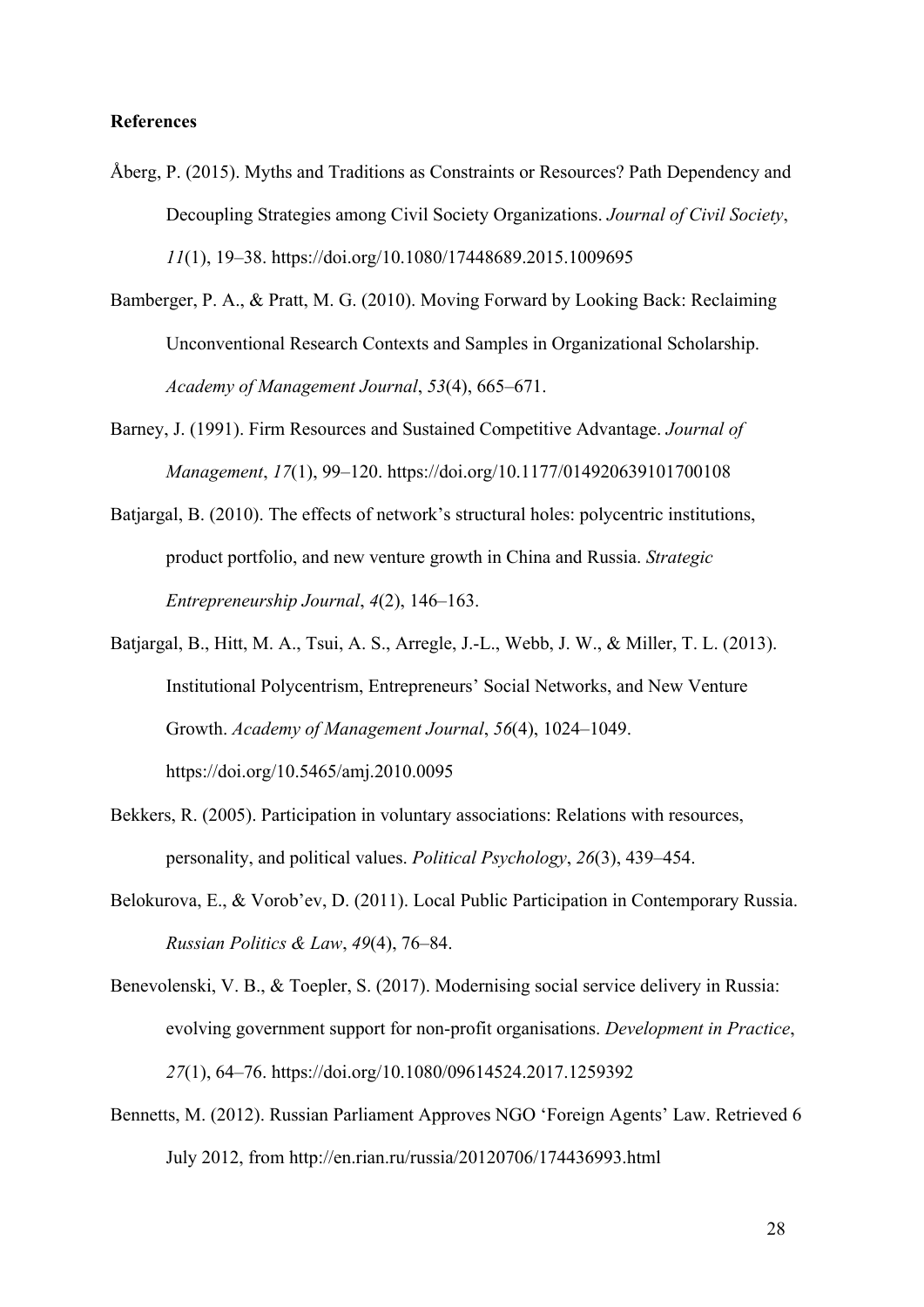Brudney, J. L., & Meijs, L. C. P. M. (2009). It Ain't Natural Toward a New (Natural) Resource Conceptualization for Volunteer Management. *Nonprofit and Voluntary Sector Quarterly*, *38*(4), 564–581.

- Brudney, J. L., & Meijs, L. C. P. M. (2014). Models of Volunteer Management: Professional Volunteer Program Management in Social Work. *Human Service Organizations*, *38*(3), 297–309. https://doi.org/10.1080/23303131.2014.899281
- Bussell, H., & Forbes, D. (2002). Understanding the volunteer market: the what, where, who and why of volunteering. *International Journal of Nonprofit and Voluntary Sector Marketing*, *7*(3), 244–257.
- CAF Russia. (2014). *Russia Giving: Research on Invididual Giving in Russia* (p. 23). Moscow: Charities Aid Foundation Russia. Retrieved from https://www.cafonline.org/PDF/CAF\_Russia\_GivingReport\_ENG\_final\_web.pdf
- Chambré, S. M. (1997). Civil Society, Differential Resources, and Organizational Development: HIV/AIDS Organizations in New York City, 1982-1992. *Nonprofit and Voluntary Sector Quarterly*, *26*(4), 466–488.
- Charmaz, K., & Mitchell, R. G. M. (2007). Grounded Theory in Ethnography. In P. Atkinson, A. Coffey, S. Delamont, J. Lofland, & L. Lofland (Eds.), *Handbook of Ethnography* (pp. 160–174). London: SAGE.
- Cockerham, W. C. (2012). The intersection of life expectancy and gender in a transitional state: the case of Russia. *Sociology of Health & Illness*, *34*(6), 943–957.
- Cook, L. (2007). Negotiating Welfare in Postcommunist States. *Comparative Politics*, *40*(1), 41–62.
- Crotty, J. (2006). Reshaping the Hourglass? The Environmental Movement and Civil Society Development in the Russian Federation. *Organization Studies*, *27*(9), 1319–1338.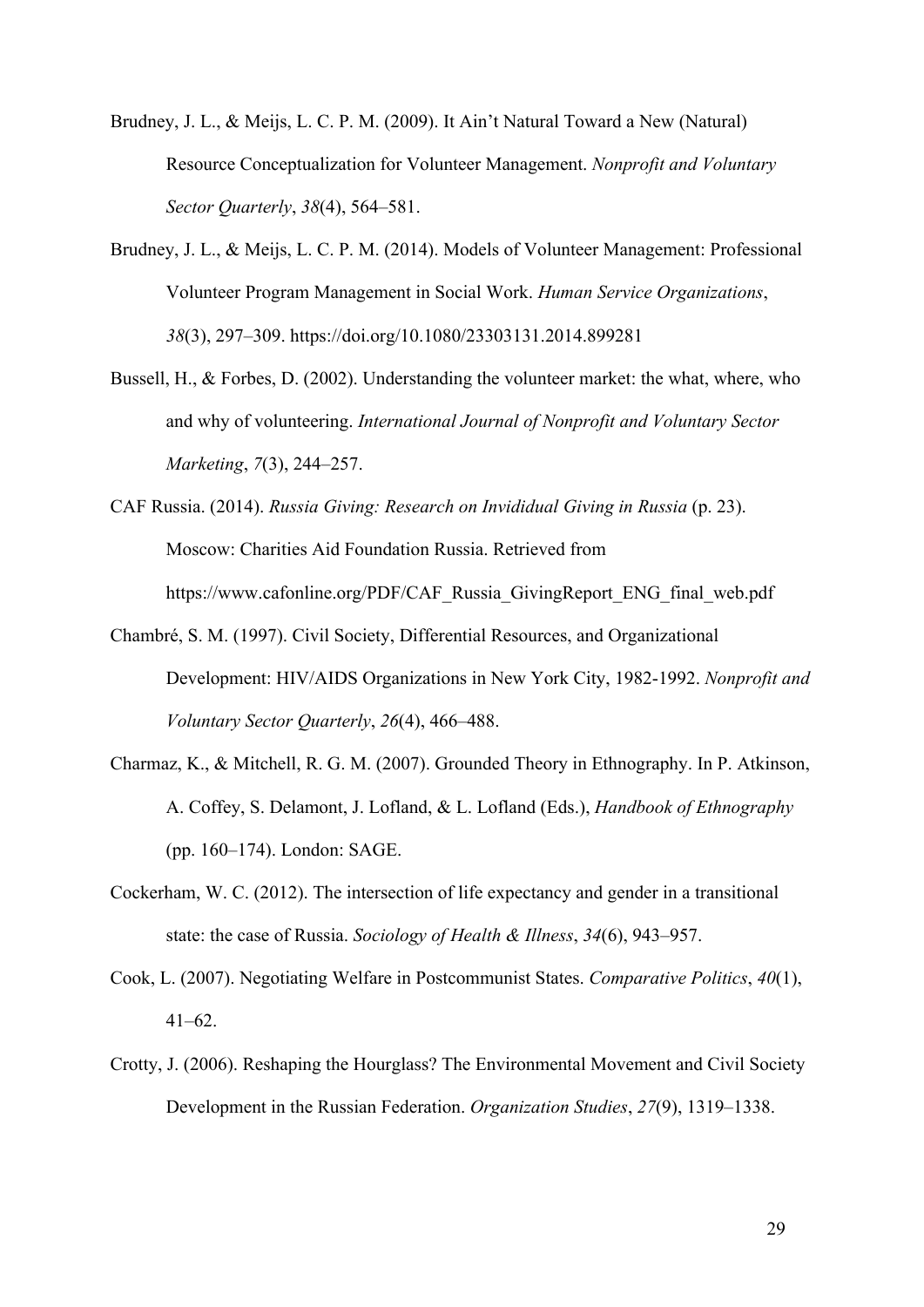- Crotty, J. (2009). Making a Difference? NGOs and Civil Society Development in Russia. *Europe-Asia Studies*, *61*(1), 85–108.
- Crotty, J., Hall, S. M., & Ljubownikow, S. (2014). Post-Soviet Civil Society Development in the Russian Federation: The Impact of the NGO Law. *Europe-Asia Studies*, *66*(8), 1253–1269.
- Cuskelly, G., Taylor, T., Hoye, R., & Darcy, S. (2006). Volunteer Management Practices and Volunteer Retention: A Human Resource Management Approach. *Sport Management Review*, *9*(2), 141–163. https://doi.org/10.1016/S1441-3523(06)70023-7
- Daucé, F. (2015). The Duality of Coercion in Russia: Cracking Down on 'Foreign Agents'. *Demokratizatsiya*, *23*(1), 57–75.
- de Vaus, D. (2001). *Research Design in Social Research*. London: SAGE.
- Desa, G. (2012). Resource Mobilization in International Social Entrepreneurship: Bricolage as a Mechanism of Institutional Transformation. *Entrepreneurship Theory and Practice*, *36*(4), 727–751. https://doi.org/10.1111/j.1540-6520.2010.00430.x
- DeVoe, S. E., & Pfeffer, J. (2007). Hourly Payment and Volunteering: The Effect of Organizational Practices on Decisions About Time Use. *Academy of Management Journal*, *50*(4), 783–798. https://doi.org/10.5465/AMJ.2007.26279171
- Eikenberry, A. M., & Kluver, J. D. (2004). The Marketization of the Nonprofit Sector: Civil Society at Risk? *Public Administration Review*, *64*(2), 132–140.
- Eisenhardt, K. M. (1989). Building Theories from Case Study Research. *The Academy of Management Review*, *14*(4), 532–550.
- Foss, N. J., Husted, K., & Michailova, S. (2010). Governing Knowledge Sharing in Organizations: Levels of Analysis, Governance Mechanisms, and Research Directions. *Journal of Management Studies*, *47*(3), 455–482.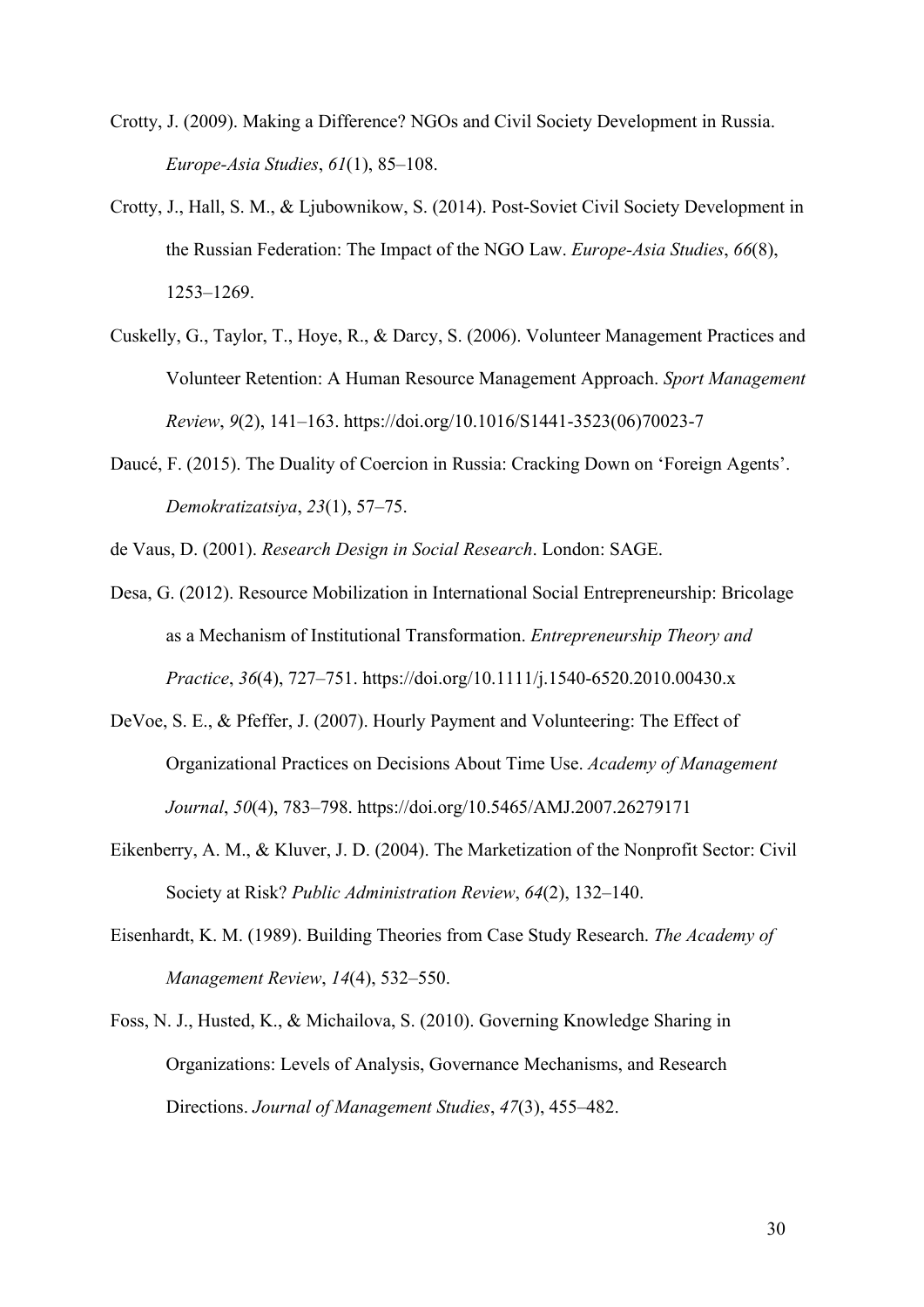- Fröhlich, C. (2012). Civil society and the state intertwined: the case of disability NGOs in Russia. *East European Politics*, *28*(4), 371–389.
- Gage, R. L., & Thapa, B. (2012). Volunteer Motivations and Constraints Among College Students Analysis of the Volunteer Function Inventory and Leisure Constraints Models. *Nonprofit and Voluntary Sector Quarterly*, *41*(3), 405–430.
- Grant, A. M. (2012). Giving Time, Time After Time: Work Design and Sustained Employee Participation in Corporate Volunteering. *Academy of Management Review*, *37*(4), 589–615.
- Gromova, M., & Mersiyanova, I. (2016). Gosudarstvennaya podderzhka NKO i problema otsenki yeye effektivnosti [State support for NGOs and the problem of assessing its effectiveness]. *Grazhdanskoye Obshchestvo v Rossii i Za Rubezhom*, (1), 44–47.
- Hager, M. A., & Brudney, J. L. (2004). *Volunteer management practices and retention of volunteers*. Washington DC: The Urban Institute. Retrieved from http://www.urban.org/Template.cfm?NavMenuID=24&template=/TaggedContent/Vie wPublication.cfm&PublicationID=8878
- Hager, M. A., & Brudney, J. L. (2011). Problems recruiting volunteers: Nature versus nurture. *Nonprofit Management and Leadership*, *22*(2), 137–157. https://doi.org/10.1002/nml.20046
- Hall, P. A., & Soskice, D. (2001). *Varieties of Capitalism : The Institutional Foundations of Comparative Advantage: The Institutional Foundations of Comparative Advantage*. Oxford University Press.
- Handy, F., Cnaan, R. A., Hustinx, L., Kang, C., Brudney, J. L., Haski-Leventhal, D., … Zrinscak, S. (2010). A Cross-Cultural Examination of Student Volunteering: Is It All About Resume Building? *Nonprofit and Voluntary Sector Quarterly*, *39*(3), 498–523.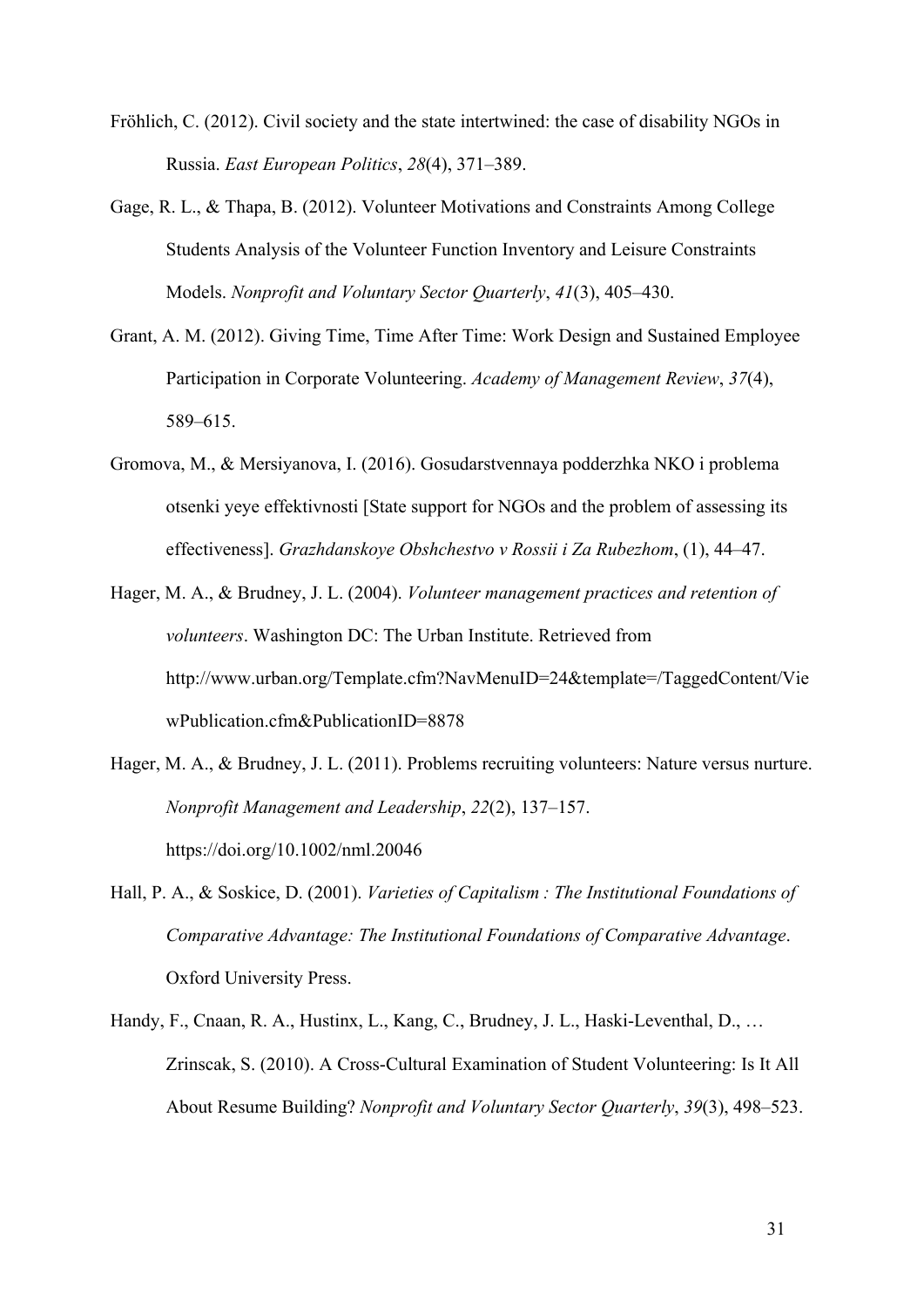- Henry, L. (2006). Shaping Social Activism in Post-Soviet Russia: Leadership, Organizational Diversity, and Innovation. *Post-Soviet Affairs*, *22*(2), 99–124.
- Henry, L. (2010). Between transnationalism and state power: the development of Russia's post-Soviet environmental movement. *Environmental Politics*, *19*(5), 756–781.
- Hodgkinson, V. A. (2003). Volunteering in Global Perspective. In P. Dekker & L. Halman (Eds.), *The Values of Volunteering* (pp. 35–53). Springer US.
- Hotho, J., & Saka-Helmhout, A. (2016). In and Between Societies: Reconnecting Comparative Institutionalism and Organization Theory. *Organization Studies*, 0170840616655832. https://doi.org/10.1177/0170840616655832
- Howard, M. M. (2002). The Weakness of Postcommunist Civil Society. *Journal of Democracy*, *13*(1), 157–169.
- Hustinx, L., Cnaan, R. A., & Handy, F. (2010). Navigating theories of volunteering: a hybrid map for a complex phenomenon. *Journal for the Theory of Social Behaviour*, *40*(4), 410–434.
- Jakobson, L., & Sanovich, S. (2010). The Changing Models of the Russian Third Sector: Import Substitution Phase. *Journal of Civil Society*, *6*(3), 279–300.
- Javeline, D., & Lindemann-Komarova, S. (2010). A Balanced Assessment of Russian Civil Society. *Journal of International Affairs*, *63*(2), 171–188.
- Kamerade, D., Crotty, J., & Ljubownikow, S. (2016). Civil liberties and Volunteering in Six Former Soviet Union Countries. *Nonprofit and Voluntary Sector Quarterly*, *45*(6), 1150–1168. https://doi.org/10.1177/0899764016649689
- Krasnopolskaya, I., Roza, L., & Meijs, L. C. P. M. (2016). The Relationship Between Corporate Volunteering and Employee Civic Engagement Outside the Workplace in Russia. *VOLUNTAS: International Journal of Voluntary and Nonprofit Organizations*, *27*(2), 640–672. https://doi.org/10.1007/s11266-015-9599-6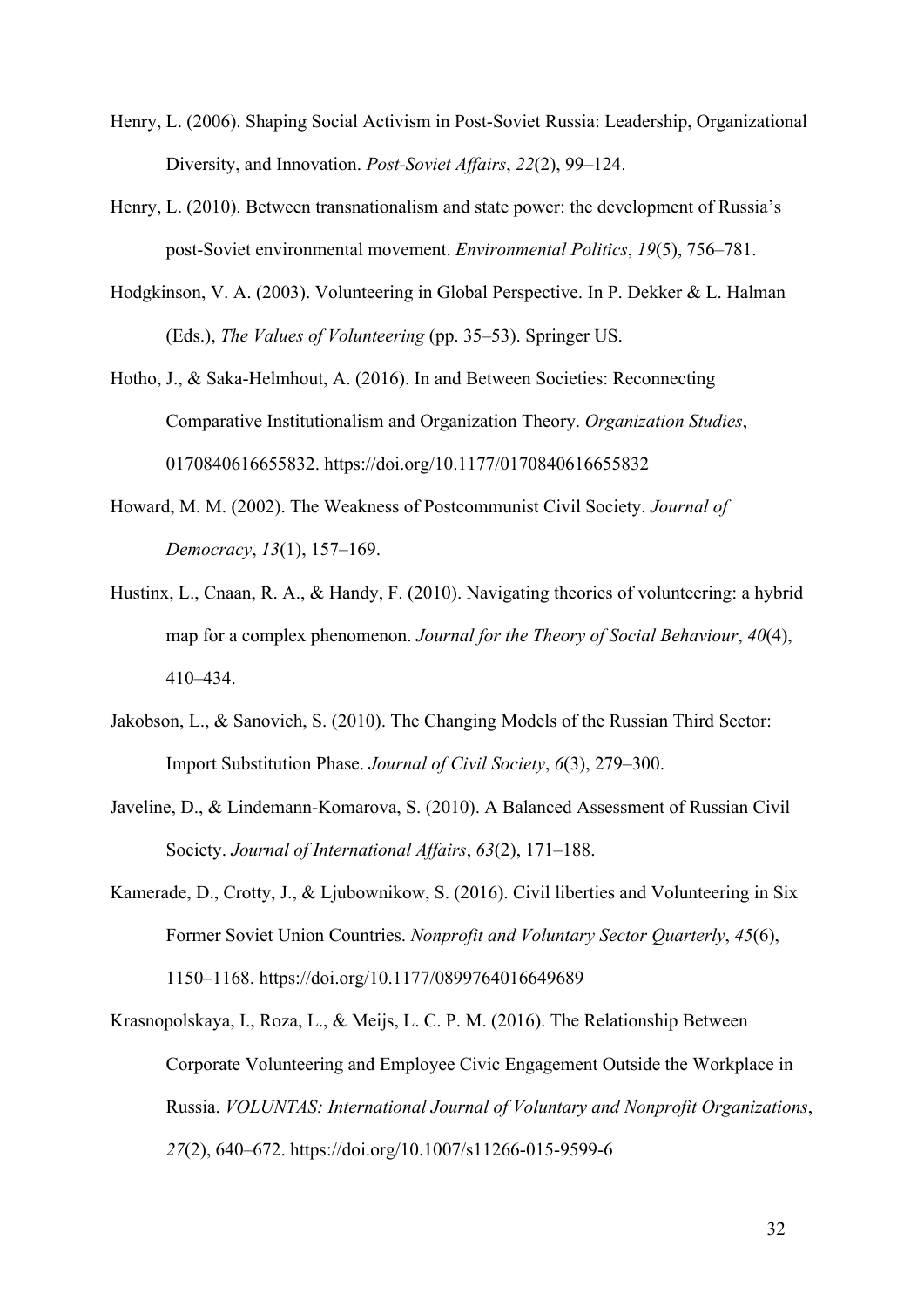- Kuti, E. (2004). Civic Service in Eastern Europe and Central Asia: From Mandatory Public Work Toward Civic Service. *Nonprofit and Voluntary Sector Quarterly*, *33*(4), 79S– 97S.
- Ledeneva, A. V. (2001). *Unwritten rules: how Russia really works*. London: Centre for European Reform.
- Ledeneva, A. V. (2006). *How Russia Really Works: The Informal Practices That Shaped Post-Soviet Politics and Business* (1st ed.). Ithaca: Cornell University Press.
- Lee, Y., & Brudney, J. L. (2012). Participation in formal and informal volunteering: Implications for volunteer recruitment. *Nonprofit Management and Leadership*, *23*(2), 159–180.
- Levada Center. (2013, May 14). Осведомленность о некоммерческих организациях и доверие лидерам оппозиции [osvedomlennost-o-nekommercheskih-organizatsiyah-idoverie-lideram-oppozitsii]. Awarness of Non-Profit Organizations and Confidence in Opposition Leaders. Retrieved 20 December 2017, from https://www.levada.ru/2013/05/14/osvedomlennost-o-nekommercheskihorganizatsiyah-i-doverie-lideram-oppozitsii/
- Ljubownikow, S., & Crotty, J. (2014). Civil Society in a Transitional Context: The Response of Health and Educational NGOs to Legislative Changes in Russia's Industrialized Regions. *Nonprofit and Voluntary Sector Quarterly*, *43*(4), 759–776.
- Ljubownikow, S., & Crotty, J. (2016). Nonprofit Influence on Public Policy Exploring Nonprofit Advocacy in Russia. *Nonprofit and Voluntary Sector Quarterly*, *45*(2), 314– 332. https://doi.org/10.1177/0899764015583121
- Ljubownikow, S., Crotty, J., & Rodgers, P. (2013). The State and Civil Society in Post-Soviet Russia: The Development of a Russian Style Civil Society. *Progress in Development Studies*, *13*(2), 153–166.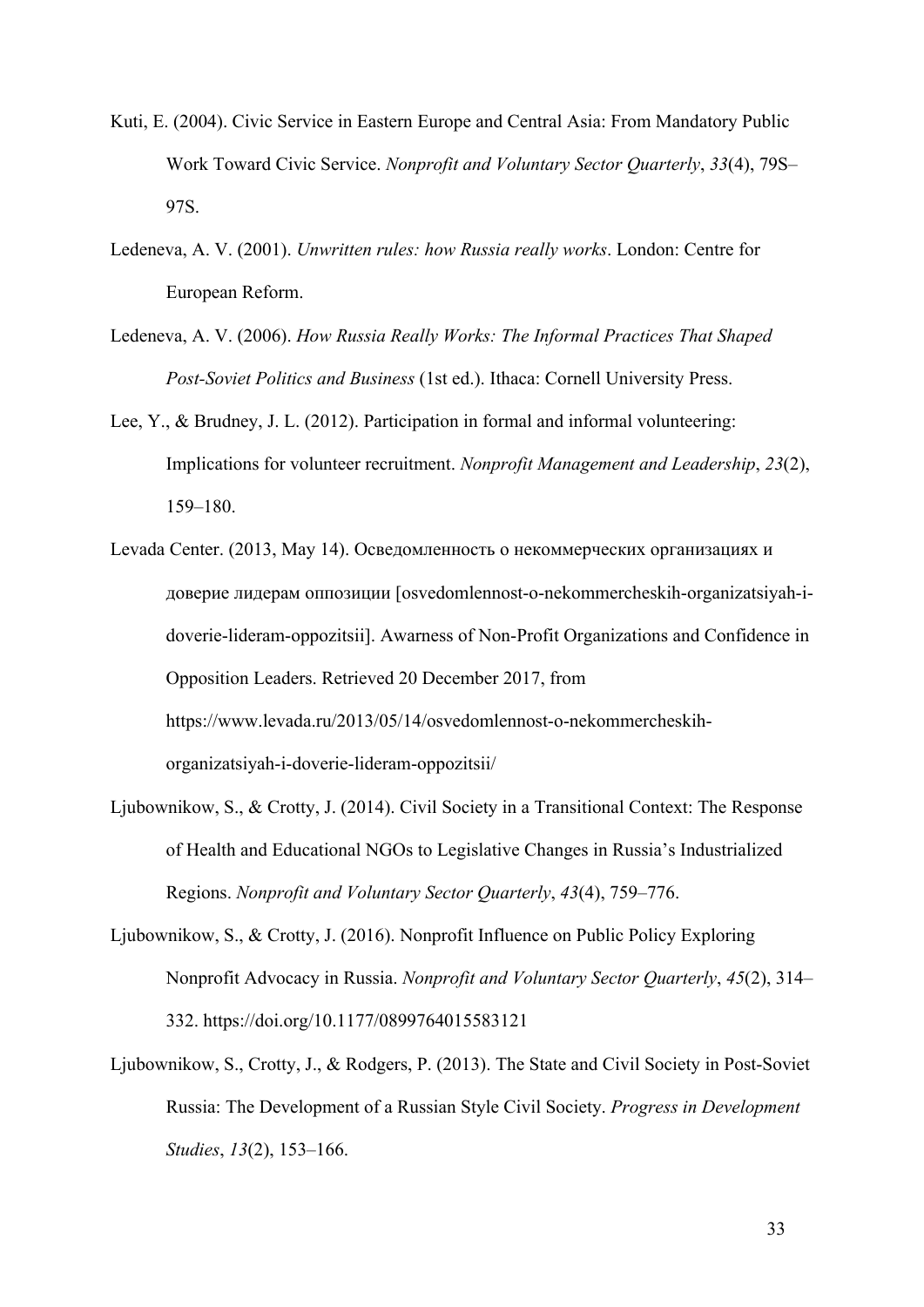Luhn, A. (2015, May 19). Russia bans 'undesirable' international organisations ahead of 2016 elections. *The Guardian*. Retrieved from http://www.theguardian.com/world/2015/may/19/russia-bans-undesirableinternational-organisations-2016-elections

- Marquis, C., & Raynard, M. (2015). Institutional Strategies in Emerging Markets. *The Academy of Management Annals*, *9*(1), 291–335. https://doi.org/10.1080/19416520.2015.1014661
- Maxwell, M. P. (2006). NGOs in Russia: Is the Recent Russian NGO Legislation the End of Civil Society in Russia. *Tulane Journal of International and Comparative Law*, *15*, 235–264.
- Mendelson, S. E., & Gerber, T. (2007). Activist Culture and Transnational Diffusion: Social Marketing and Human Rights Groups in Russia. *Post-Soviet Affairs*, *23*(1), 50–75.
- Mersiyanova, I. (2010). *Philanthropy in Russia: public attitudes and participation*. Moscow: State University, Higher School of Economics.
- Michailova, S., & Hutchings, K. (2006). National Cultural Influences on Knowledge Sharing: A Comparison of China and Russia. *Journal of Management Studies*, *43*(3), 383–405.

Michailova, S., McCarthy, D. J., Puffer, S. M., May, R. C., & Stewart, W. H. (2013). Building theory with BRICs: Russia's contribution to knowledge sharing theory. *Critical Perspectives on International Business*, *9*(1/2), 147–172.

Miles, M. B., & Huberman, A. M. (1999). *Qualitative Data Analysis* (2nd ed.). London: Sage.

- Mishler, W., & Rose, R. (1997). Trust, Distrust and Skepticism: Popular Evaluations of Civil and Political Institutions in Post-Communist Societies. *The Journal of Politics*, *59*(2), 418–451.
- Musick, M. A., & Wilson, J. (2008). *Volunteers: A Social Profile*. Bloomington: Indiana University Press.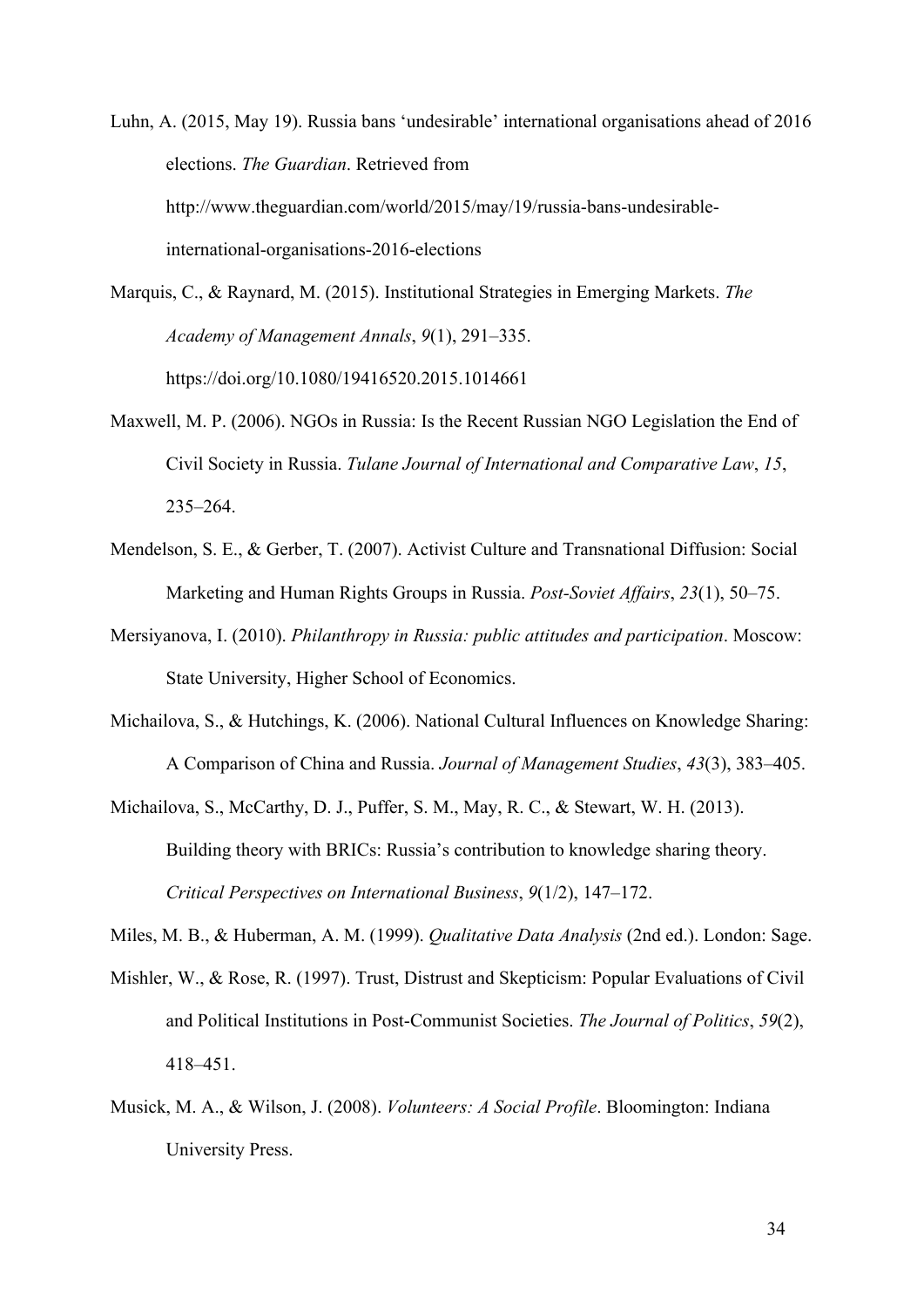OECD. (2014). *OECD Economic Surveys: Russian Federation 2013* (Vol. 2013). Paris: Organisation for Economic Co-operation and Development.

On Amending Federal Law 'On Non-commercial Organisations', 287–FZ § (2016).

- O'Reilly, K., Paper, D., & Marx, S. (2012). Demystifying Grounded Theory for Business Research. *Organizational Research Methods*, *15*(2), 247–262.
- Permstat. (2013). Статистический Eжегодник Пермского Kрая (Statistical Yearbook of Perm Krai). Retrieved 24 September 2014, from http://permstat.gks.ru
- Peterson, D. K. (2004). Recruitment Strategies for Encouraging Participation in Corporate Volunteer Programs. *Journal of Business Ethics*, *49*(4), 371–386. https://doi.org/10.1023/B:BUSI.0000020872.10513.f2
- Petukhov, V. (2006). Political Participation and Civic Self-Organization in Russia. *Russian Social Science Review*, *47*(6), 4–22.
- Petukhov, V. (2008). Civil society and the democracy of participation. *Russian Social Science Review*, *49*(4), 4–13.
- Pfeffer, J., & Salancik, G. R. (1977). Organizational Context and the Characteristics and Tenure of Hospital Administrators. *Academy of Management Journal*, *20*(1), 74–88. https://doi.org/10.2307/255463
- Pfeffer, J., & Salancik, G. R. (1978). *The External Control of Organizations: A Resource Dependence Perspective*. Stanford: Stanford University Press.
- Puffer, S., & McCarthy, D. J. (2011). Two Decades of Russian Business and Management Research: An Institutional Theory Perspective. *The Academy of Management Perspectives*, *25*(2), 21–36.
- Puffer, S., McCarthy, D. J., & Boisot, M. (2010). Entrepreneurship in Russia and China: The Impact of Formal Institutional Voids. *Entrepreneurship Theory and Practice*, *34*(3), 441–467.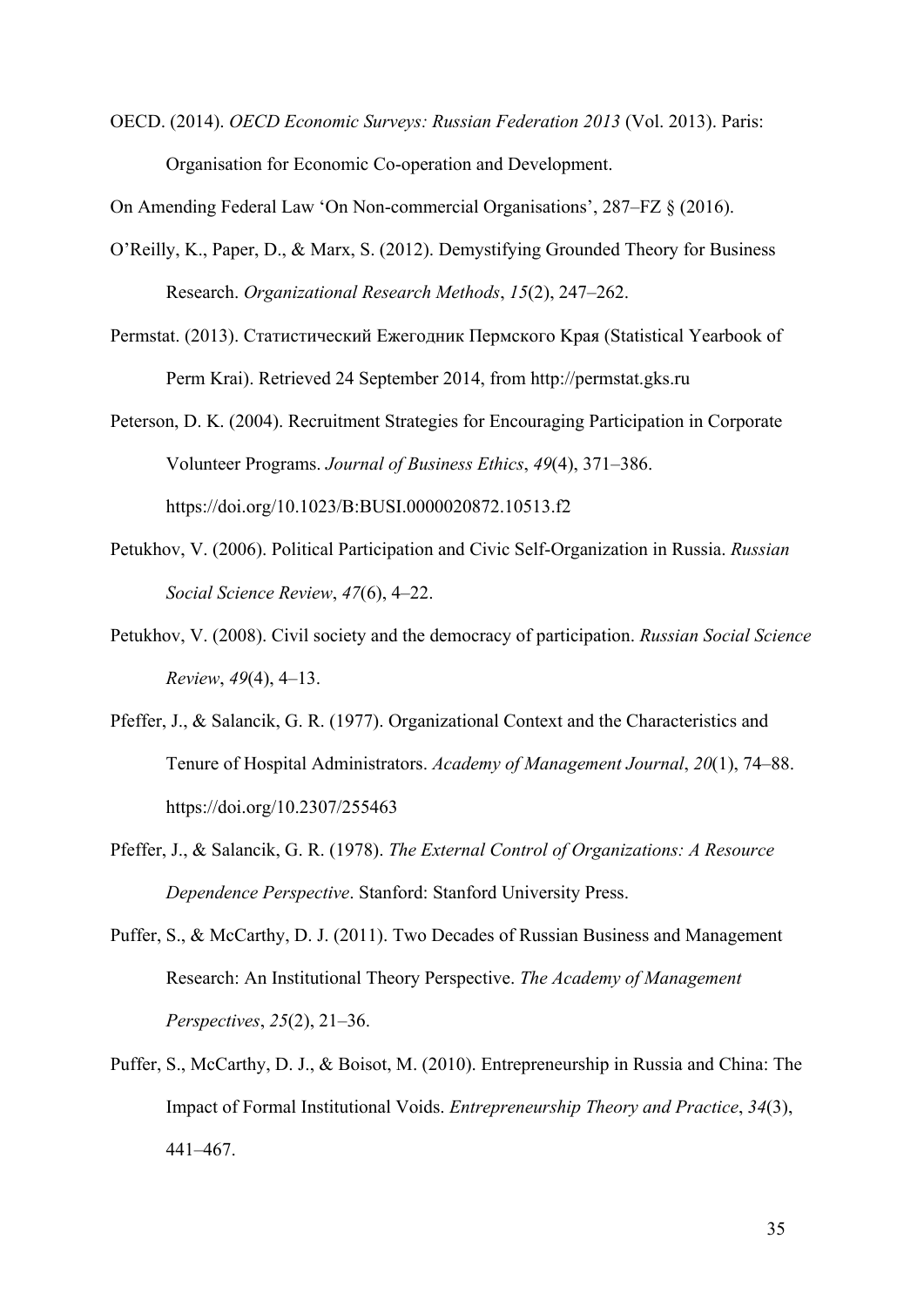- Putnam, R. D. (1995). Bowling Alone: America's Declining Social Capital. *Journal of Democracy*, *6*(1), 65–78.
- Richter, J., & Hatch, W. F. (2013). Organizing Civil Society in Russia and China: A Comparative Approach. *International Journal of Politics, Culture, and Society*, *26*(4), 323–347.
- Robertson, G. B. (2009). Managing Society: Protest, Civil Society, and Regime in Putin's Russia. *Slavic Review*, *68*(3), 528–547.
- Salamon, L. M., & Anheier, H. K. (1998). Social Origins of Civil Society: Explaining the Nonprofit Sector Cross-Nationally. *Voluntas: International Journal of Voluntary and Nonprofit Organizations*, *9*(3), 213–248.
- Salamon, L. M., Benevolenski, V. B., & Jakobson, L. I. (2015). Penetrating the Dual Realities of Government–Nonprofit Relations in Russia. *VOLUNTAS: International Journal of Voluntary and Nonprofit Organizations*, 1–37.
- Samarastat. (2013). Самарский Cтатистический Eжегодник (Samara Statistical Yearbook). Retrieved 24 September 2014, from http://samarastat.gks.ru
- Sherer, P. D., & Lee, K. (2002). Institutional Change in Large Law Firms: A Resource Dependency and Institutional Perspective. *The Academy of Management Journal*, *45*(1), 102–119.
- Shields, P. O. (2009). Young Adult Volunteers: Recruitment Appeals and Other Marketing Considerations. *Journal of Nonprofit & Public Sector Marketing*, *21*(2), 139–159.
- Shin, S., & Kleiner, B. H. (2003). How to manage unpaid volunteers in organisations. *Management Research News*, *26*(2/3/4), 63–71.
- Siggelkow, N. (2007). Persuasion with case studies. *Academy of Management Journal*, *50*(1),  $20 - 24$ .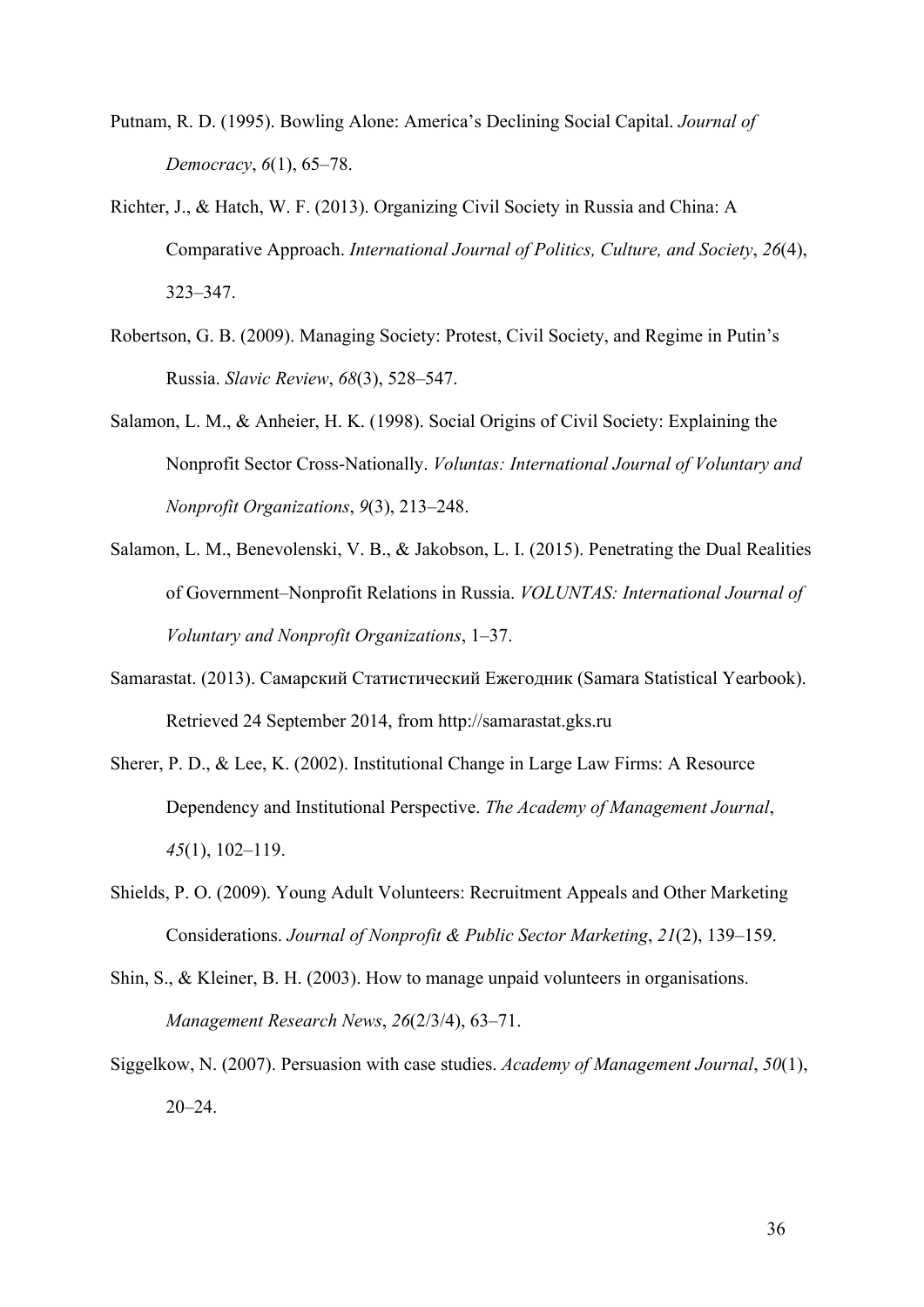Sil, R., & Chen, C. (2004). State - Legitimacy and the (In)significance of Democracy in Post-Communist Russia. *Europe-Asia Studies*, *56*(3), 347–368.

Skokova, Y. (2017). Russia: Civil Society Sector Divided. In *2016 Report on the State of Civil Society in the EU and Russia* (pp. 126–145). Berlin: EU-Russia Civil Society Forum. Retrieved from http://eu-russiacsf.org/fileadmin/State\_of\_Civil\_Society\_Report/16\_08\_2017\_RU-EU\_Report\_online.pdf

- Skokova, Y., Pape, U., & Krasnopolskaya, I. (forthcoming). The non-profit sector in today's Russia: Between confrontation and co-optation. *Europe-Asia Studies*.
- Smets, M., Jarzabkowski, P., Burke, G., & Spee, P. (2014). Reinsurance Trading in Lloyd's of London: Balancing Conflicting-yet-complementary Logics in Practice. *Academy of Management Journal*, amj.2012.0638.
- Smets, M., Morris, T., & Greenwood, R. (2012). From Practice to Field: A Multilevel Model of Practice-Driven Institutional Change. *Academy of Management Journal*, *55*(4), 877–904.
- Smith, D. H., & Mersiyanova, I. (forthcoming). Testing a Comprehensive Explanation of Informal Volunteering on Russian National Sample Interview Data. *Nonprofit and Voluntary Sector Quarterly*.

Smolar, A. (1996). From Opposition to Atomization. *Journal of Democracy*, *7*(1), 24–38.

Spencer, S. B. (2011). Culture as Structure in Emerging Civic Organizations in Russia. *Nonprofit and Voluntary Sector Quarterly*, *40*(6), 1073–1091.

Spradley, J. P. (1979). *The ethnographic interview*. New York: Holt, Rinehart and Winston.

- Stake, R. E. (1995). *The art of case study research*. Thousand Oaks: SAGE.
- Sundstrom, L. M. (2005). Foreign Assistance, International Norms, and NGO Development: Lessons from the Russian Campaign. *International Organization*, *59*(2), 419–449.